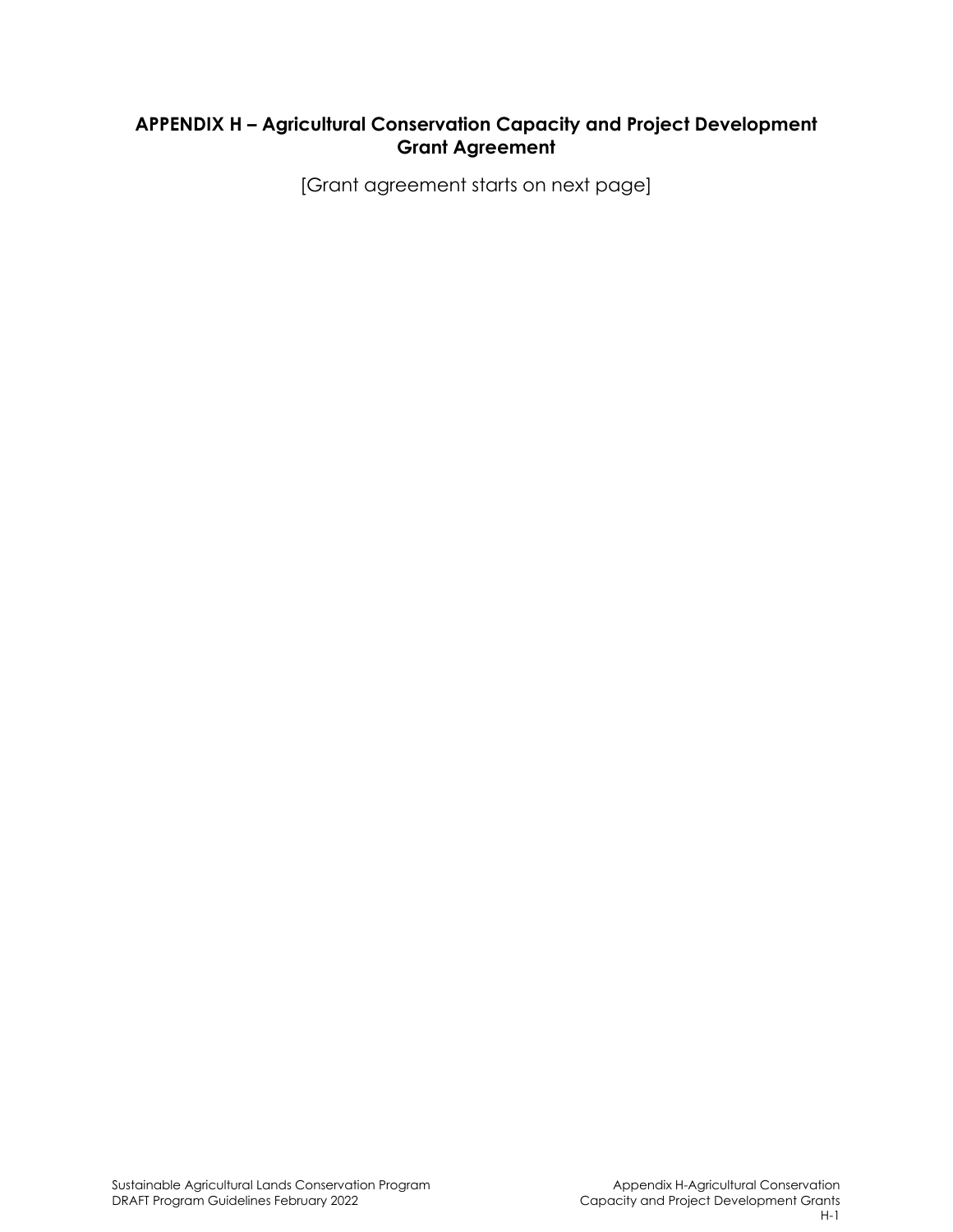| State of California - Department of Conservation<br><b>GRANT AGREEMENT DOC6</b>                                                                                       | <b>GRANT AGREEMENT NUMBER:</b> |
|-----------------------------------------------------------------------------------------------------------------------------------------------------------------------|--------------------------------|
| (revised $12/18$ )                                                                                                                                                    | FI\$Cal NUMBER:                |
| 1. This Grant Agreement is entered into by and between the Department of Conservation<br>("Department") and<br>("Grantee")                                            |                                |
| From<br>2. The Grant Agreement<br>(Or upon execution of this Grant<br>Term is:<br>Agreement by both parties,<br>whichever is later)                                   | through                        |
| 3.<br>The maximum<br>\$<br>amount of this Grant<br>Agreement is:                                                                                                      |                                |
| 4. Signing this Grant Agreement means that Grantee agrees to comply with the terms and<br>conditions of the following exhibits which are part of the Grant Agreement: |                                |
| Exhibit A, Scope of Work                                                                                                                                              | Page(s)                        |
| Attachment 1: Authorized Signatory Form                                                                                                                               | Page(s)                        |
| Attachment 2: Work Plan                                                                                                                                               | Page(s)                        |
| Attachment 3: Final Report                                                                                                                                            | Page(s)                        |
| Exhibit B, Budget Detail and Payment Provisions                                                                                                                       | Page(s)                        |
| Attachment 4: Budget Detail Worksheet                                                                                                                                 | Page(s)                        |
| Attachment 5: Invoice                                                                                                                                                 | Page(s)                        |
| Attachment 6: Invoice Dispute Notification Template                                                                                                                   | Page(s)                        |
| Exhibit C, General Terms and Conditions                                                                                                                               | Page(s)                        |
| Exhibit D, Special Terms and Conditions                                                                                                                               | Page(s)                        |
| Exhibit E, Award Letter                                                                                                                                               | Page(s)                        |
| Exhibit F, Guidelines                                                                                                                                                 | Page(s)                        |
| IN WITNESS WHEREOF, this Grant Agreement has been executed by the Parties hereto.                                                                                     |                                |
| <b>GRANTEE</b>                                                                                                                                                        |                                |
| <b>GRANTEE'S NAME</b>                                                                                                                                                 |                                |
| BY (Authorized Signature)                                                                                                                                             | <b>DATE SIGNED</b>             |
| ≤                                                                                                                                                                     |                                |
| PRINTED NAME AND TITLE OF PERSON SIGNING                                                                                                                              |                                |
| <b>ADDRESS</b>                                                                                                                                                        |                                |
| <b>STATE OF CALIFORNIA</b>                                                                                                                                            |                                |
| Agency Name: Department of Conservation                                                                                                                               |                                |
|                                                                                                                                                                       |                                |
| BY (Authorized Signature)                                                                                                                                             | <b>DATE SIGNED</b>             |
| ≤                                                                                                                                                                     |                                |
| PRINTED NAME AND TITLE OF PERSON SIGNING                                                                                                                              |                                |
| David Shabazian, Director                                                                                                                                             |                                |
| <b>ADDRESS</b>                                                                                                                                                        |                                |
| 715 P Street, Sacramento, CA                                                                                                                                          |                                |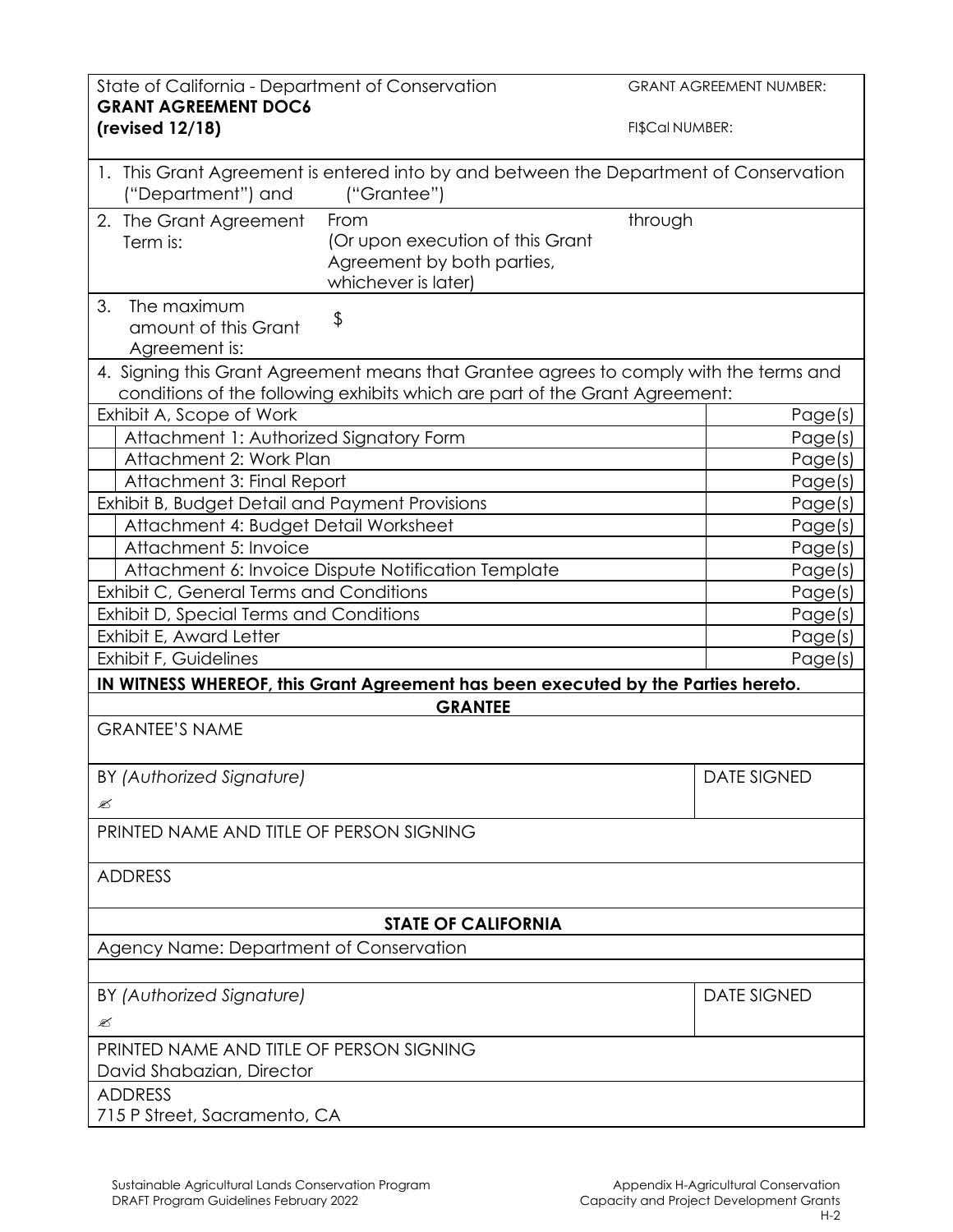## **Exhibit A, Scope of Work**

## **1. Agricultural Conservation Capacity and Project Development Grants**

CARB encourages programs that utilize California Climate Investments dollars to provide program-specific technical assistance to potential applicants in order to assist them in developing projects and preparing and submitting applications. Additional investments are needed to help stakeholders develop and complete projects at the pace and scale required to meet the State's goal of conserving thirty percent of California's land by 2030.

### **2. The Project is Defined by the Application and Award Letter**

The Department released the final **[name of quidelines]** on *[Date] (Guidelines). In* accordance with the Guidelines, Grantee applied and the Department awarded a grant to fund the project described in the application, subject to any conditions contained within the Award Letter (Exhibit E). This will be referred to as the "Project" throughout this Agreement.

### **3. Authorized Signers**

The Department Director or designee is authorized to sign this Grant Agreement and grant-related documents on behalf of the Department.

Grantee's Authorized Signatory or designee is authorized to sign this Grant Agreement and grant-related documents as shown in the Authorized Signatory Form (Attachment 1).

Grantee must keep Authorized Signatory Forms up to date. Within seven (7) working days of any change to the authorized signatory or to the delegated authorized signatory, Grantee shall notify the Department in writing of the change. The written notice shall be sent as an electronic mail (email) attachment to be filed with the Grant Agreement.

### **4. Project Representatives**

 Grantee. The project representatives during the term of this Grant Agreement are: The project representatives are the contact people for the Department and

| Department |
|------------|
|------------|

| Name       | Title             | Phone<br>Number | Email |
|------------|-------------------|-----------------|-------|
| <b>TBD</b> | Grant<br>Manager* | <b>TBD</b>      | TBD   |

\* Unless otherwise stated within this Grant Agreement, all correspondence and documents to the Department of Conservation will be sent to the Grant Manager as described in Document Submission (Exhibit A, Section 6).

**Grantee**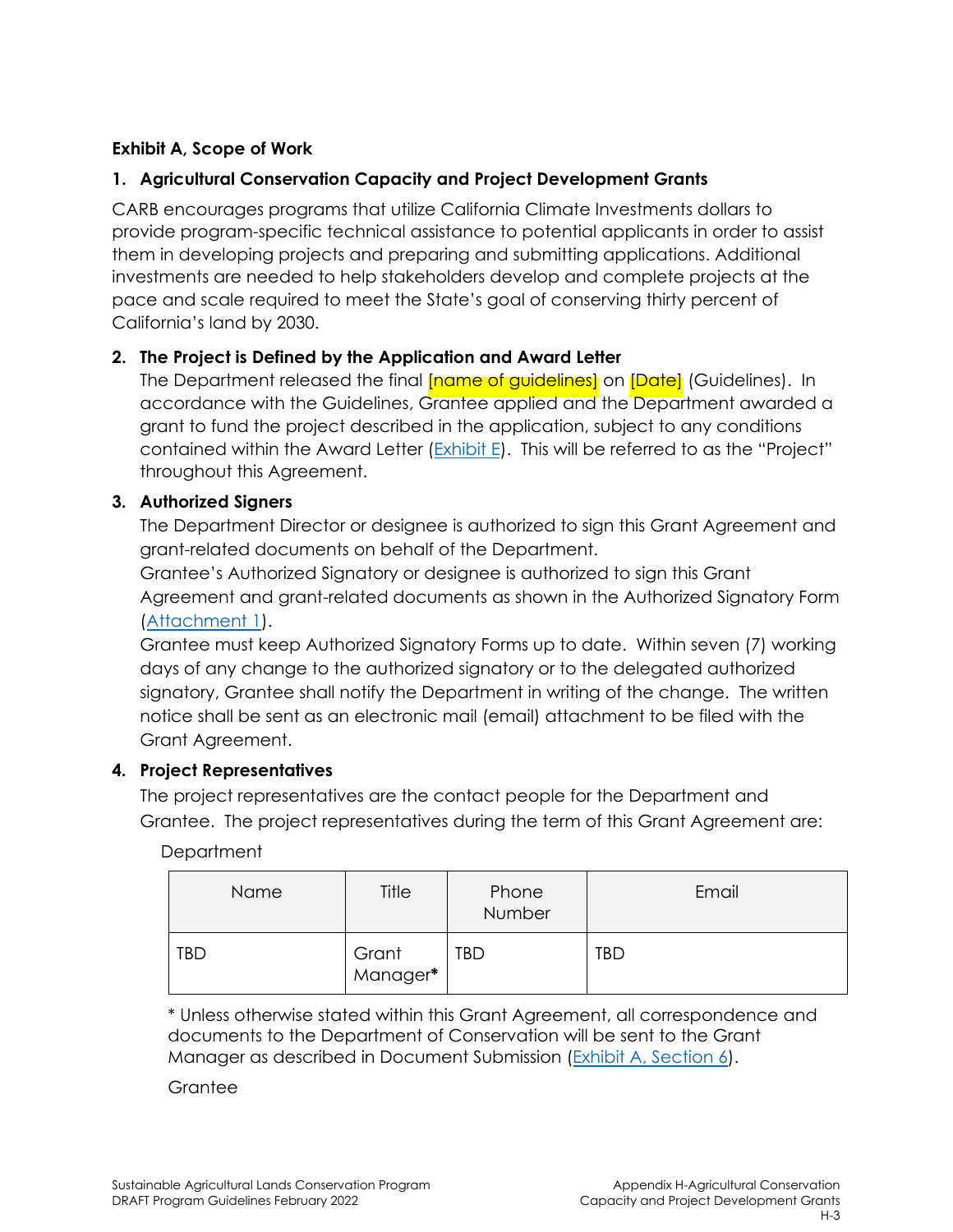| Name | Title | Phone<br>Number | Email |
|------|-------|-----------------|-------|
|      |       |                 |       |
|      |       |                 |       |

Department and Grantee must keep the Project Representative(s) up to date. Any changes to the Project Representatives by either Grantee or Department shall be made by providing seven (7) working days advance written notice to the other party. The written notice shall be sent as an electronic mail (email) attachment to be filed with the Grant Agreement.

#### **5. Grantee Responsibilities**

Grantee is responsible for:

- A. Using grant funds only as intended for the Project.
- B. Completing work on time and within budget. This includes meeting all milestones and deliverables, as described in the Work Plan (Attachment 2) and in accordance with the Budget Detail Worksheet (Attachment 4), unless otherwise agreed to by all parties through the amendment process described in Exhibit B, Section 7.
- C. Submitting invoices for reimbursement using the Invoice (Attachment 5) template, including any supporting documents.
- D. Submitting a final report with the last invoice, using the Final Report template (Attachment 3).
- E. Complying with all terms and conditions of this Grant Agreement, including all incorporated documents.
- F. Complying with statutes, rules, and regulations applicable to this Grant Agreement.
- G. Maintaining an accounting system that accurately reflects all fiscal transactions and provides accounting information, retaining all records and required documents as specified in Exhibit C, Section 4, and providing all required documents during an audit, as specified in Exhibit C, Section 5.

### **6. Document Submission**

A. Electronic Mail

When this Grant Agreement requires Grantee to give invoices, reports, or other documents to the Department, Grantee must use email unless this Grant Agreement specifically requires that the document be sent by mail. All email must contain the Grant Agreement number and Grantee's name in the subject line.

B. Mail Service/Courier Service

Correspondence and documents submitted through mail, certified mail, or courier service must use the following address: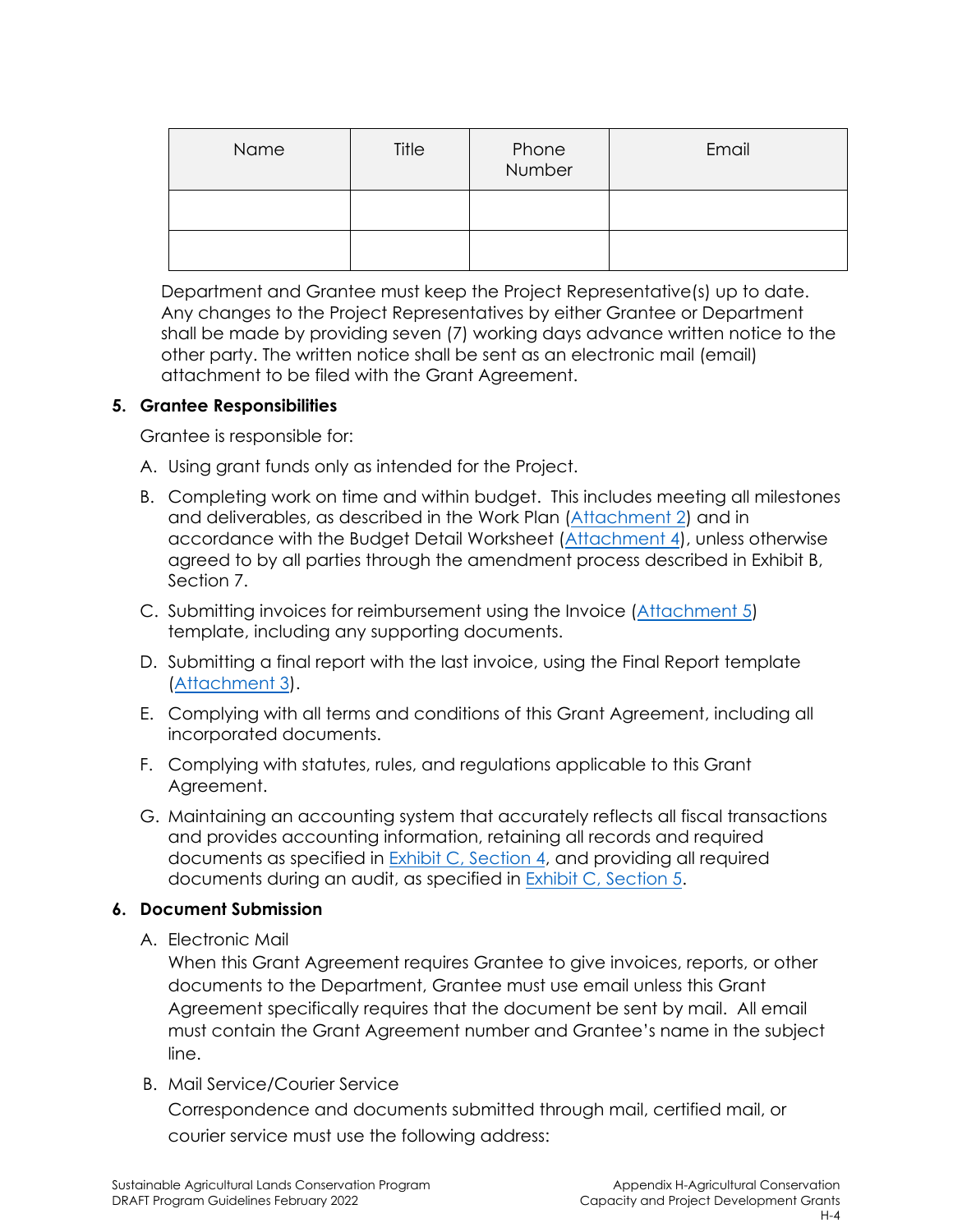Department of Conservation Division of Land Resource Protection Attn: [Grant Manager] 715 P Street, MS 1904, Sacramento Sacramento, CA 95814

#### **7. Reporting Requirements**

When the Project is completed, Grantee must submit a Final Report with the last invoice. To complete and submit the Final Report:

- A. Submit the Final Report with the last invoice. If Grantee does not submit the Final Report with the last invoice, then the last invoice will be considered incomplete and returned following process specified in Exhibit D, Section 5.
- B. Use the Final Report Template, which is attached as Attachment 3.
- C. Make sure the Final Report is signed by the person authorized to sign on the most current Authorized Signatory Form (Attachment 1).
- D. Put enough detail in the Final Report to show that Grantee fulfilled the terms of the Grant Agreement and should be paid for completing the project.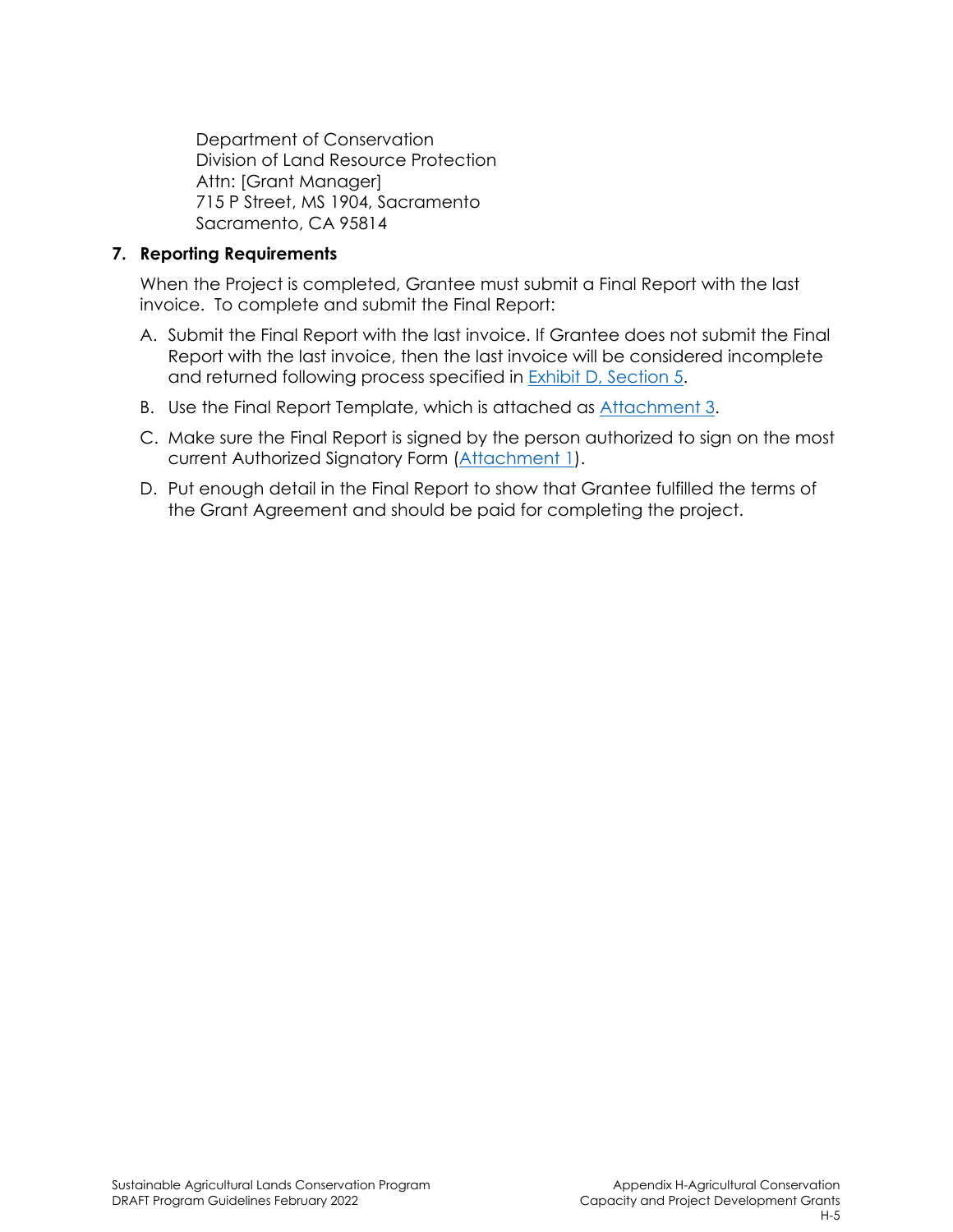# **Attachment 1: Authorized Signatory Form**

I hereby verify that I am an authorized Grantee representative and signatory and, as such, can sign and/or delegate authorization to sign and bind Grantee as it relates to the above-referenced Grant Agreement and grant related documents.

|    |           | <b>Grantee Authorized Signatory:</b>                                                      |
|----|-----------|-------------------------------------------------------------------------------------------|
|    |           | <b>Name:</b> <i>(Type or Print Name)</i>                                                  |
|    |           | Signature: _______________________________                                                |
|    |           | <b>Delegated Authorized Signatories:</b>                                                  |
|    |           | (Type or Print Name)                                                                      |
|    |           |                                                                                           |
|    | Agreement | <b>Document(s) Authorized to sign:</b> $\Box$ All Grant Related Documents or $\Box$ Grant |
|    |           | □ Grant Amendments □ Budget Amendments □ Reports                                          |
|    |           | $\Box$ Invoices $\Box$ Other ________                                                     |
| 2. | Name:     | (Type or Print Name)                                                                      |
|    |           |                                                                                           |
|    |           |                                                                                           |
|    | Agreement | Document(s) Authorized to sign: $\Box$ All Grant Related Documents or $\Box$ Grant        |
|    |           | □ Grant Amendments □ Budget Amendments □ Reports<br>□ Invoices □ Other _____              |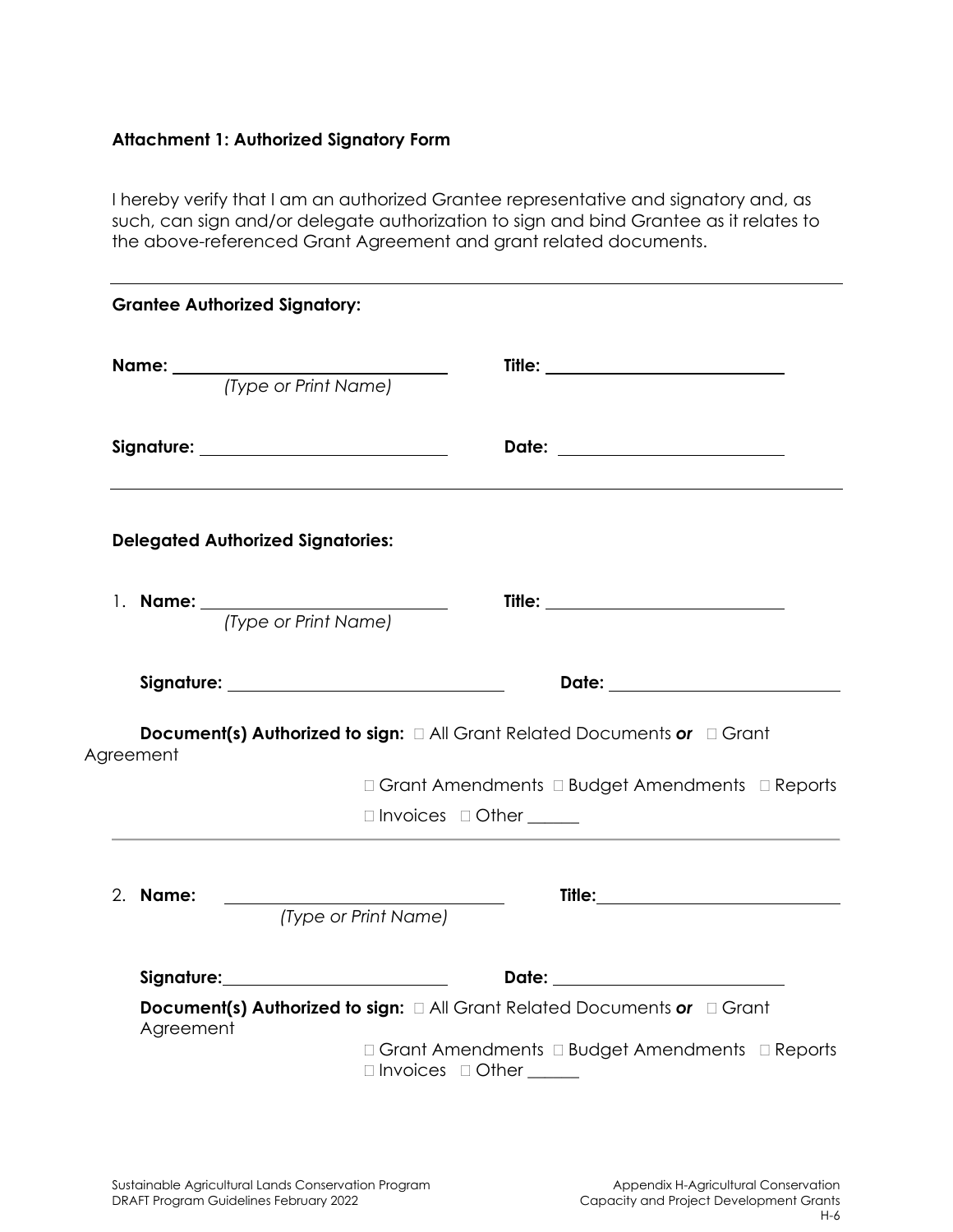# **Attachment 2: Work Plan**

[Work plan submitted with the application, subject to any changes based on the award letter, will be inserted in the final grant agreement]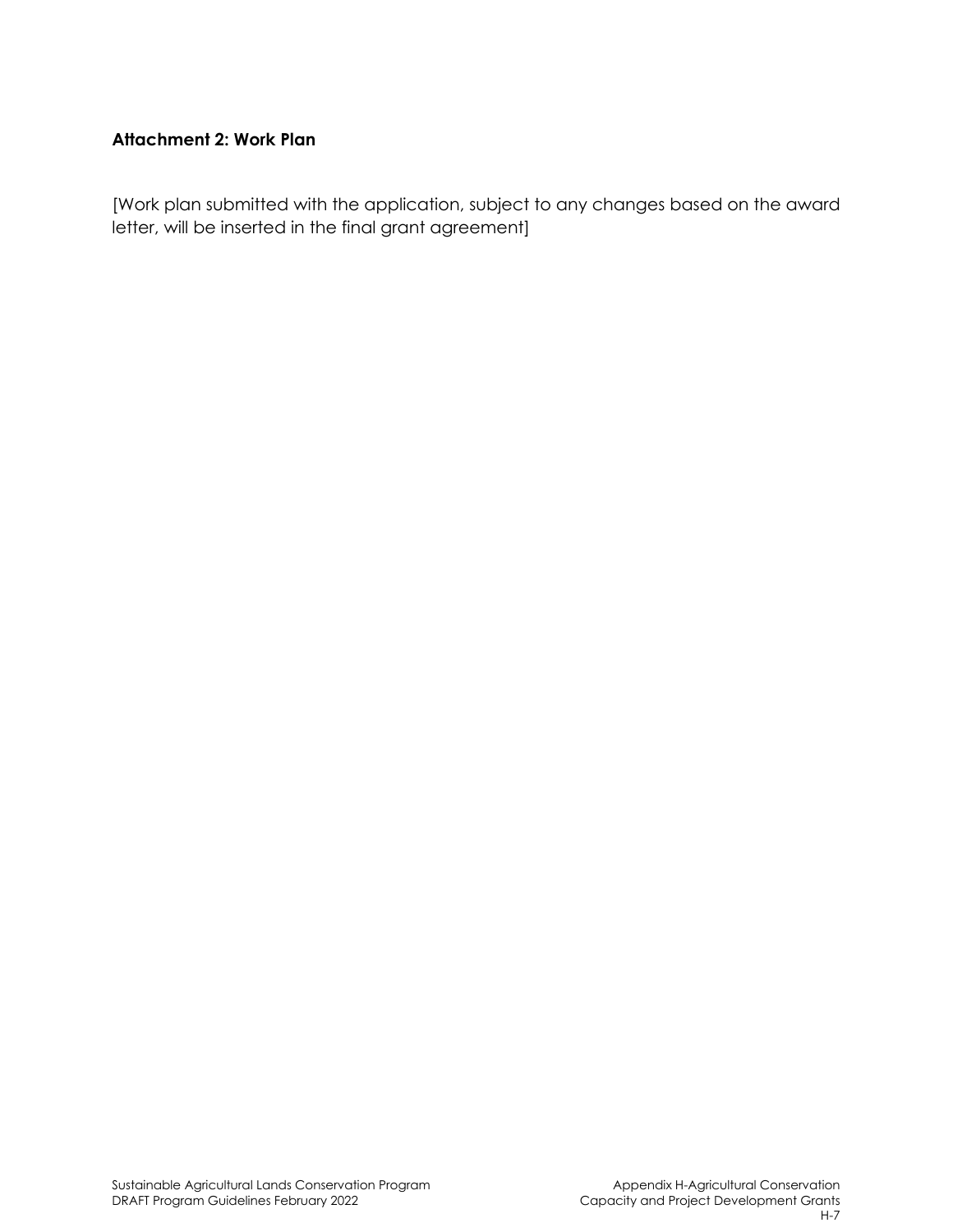#### **Attachment 3: Final Report**

| <b>Final Report</b> | Date Submitted:      |
|---------------------|----------------------|
| Grantee Name:       | <b>Grant Number:</b> |
|                     |                      |

Project Name:

- 1. Based on your experiences with this grant program, please provide feedback about how the Department can improve future grant programs.
- 2. Briefly summarize the Project's results and outcomes, including how the goals and objectives were accomplished, findings or conclusions, and planned or potential future projects that may result from the Project. Include a list of other sources of funding that were secured, directly or indirectly, through this Project.
- 3. Describe and explain any differences between the planned results, as listed in the Work Plan (Attachment 2 to the Grant Agreement), and the actual results. Include a discussion of any problems, barriers, or issues that occurred during the Project, corrective actions taken, and the outcomes.
- 4. Explain any plans to continue funding for the Project, and/or to expand, modify, or replicate the Project.
- 5. Attach any relevant documents to this report, including *[insert documents]*. If the documents cannot be sent electronically, notify the Grant Manager.

I certify that this Final Report is accurate and that this project complies with the Agreement. I further certify that any expenditure discussed in this report is allowed under the Agreement and that all funds were expended for the purposes of this Project.

Agreement and that all funds were expended for the purposes of this Project.

**Name: Title:** 

*(Type or Print Name)*

**Signature: Date:**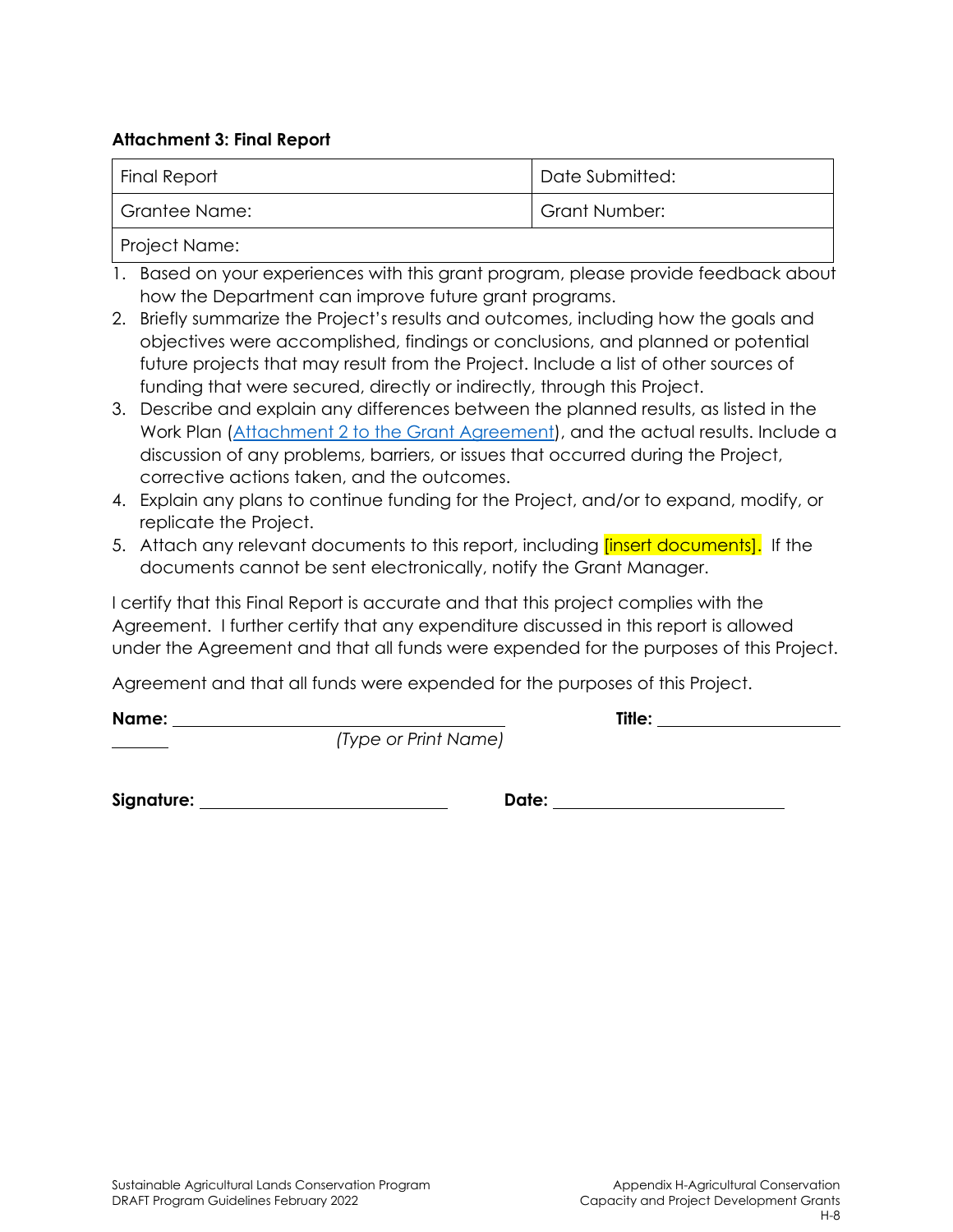### **Exhibit B, Budget Detail and Payment Provisions**

### **1. Payment**

- A. To receive payments of grant funds, Grantee must submit an invoice. Advance payments are not permitted under this Grant Agreement.
- B. Upon receipt and approval of an itemized invoice and required supporting documentation, the Department agrees to reimburse Grantee for actual expenditures for work completed, in accordance with the rates specified in the Budget Detail Worksheet (Attachment 4).
- C. The Department may withhold final payment until all terms of the Grant Agreement have been satisfied.
- D. Payment shall be made within forty-five (45) days upon receipt and approval of an invoice. Failure to comply with requirements may result in non-payment or delayed payment.
- E. For cost principles, see **Exhibit B**, Section 5.

### **2. How to Submit Invoices**

- A. Send the invoices to the Grant Manager by email. Include the Grant Agreement number and Grantee's name in the subject line.
- B. Send invoices regularly, to keep getting paid. Grantee shall submit invoices no more frequently than monthly, in arrears, to the Grant Manager for work performed.
- C. A request for payment shall consist of:
	- i. The Invoice (Attachment 5) on official letterhead and signed by the Authorized Signatory, or authorized designee on file with the Department (Exhibit A, Section 3), certifying the expenditures are for actual expenses for the tasks performed under this Grant Agreement.
	- ii. Each cost category and task must correspond to a cost category and task identified in the Budget Detail Worksheet (Attachment 4).
	- iii. Supporting documentation for reimbursement of funds.
- D. Supporting documentation (e.g., timesheets, activity logs, cancelled checks) for matching funds does not need to be submitted to the Department but should be retained by Grantee in the event of an audit (Exhibit C, Section 5).
- E. At any time, the Department may request hard copies of invoices, reports, supporting documentation, and evidence of progress.

### **3. Invoice Dispute**

In the event of an invoice dispute, see Exhibit D, Section 5.

# **4. Budget Contingency Clause**

A. If the Budget Act of the current year and/or any subsequent years covered under this Grant Agreement does not appropriate sufficient funds for the program, this Grant Agreement shall have no further force nor effect. In this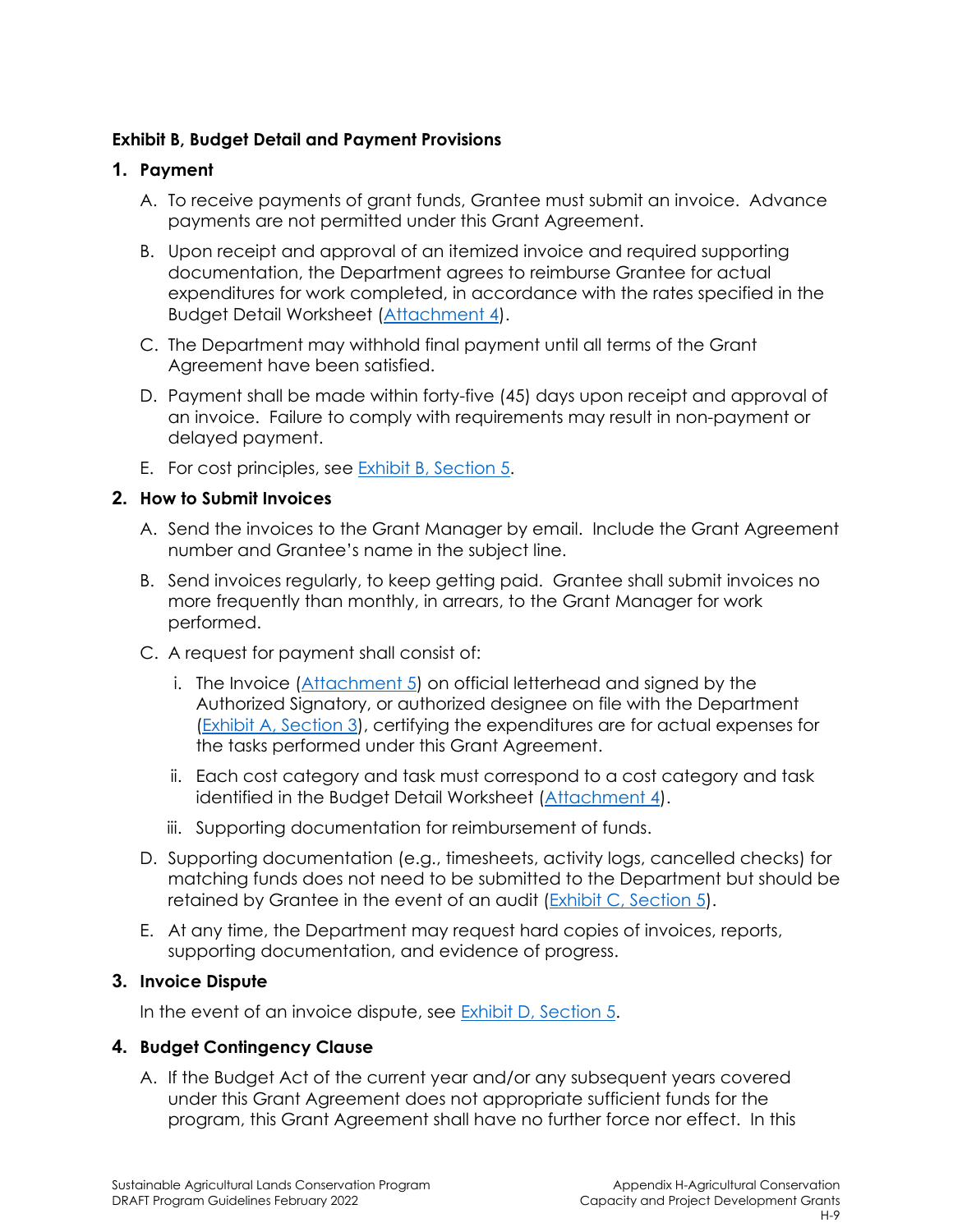event, the Department shall have no liability to pay any funds whatsoever to Grantee or to furnish any other considerations under this Grant Agreement, and Grantee shall not be obligated to perform any provisions of this Grant Agreement.

B. If funding for any fiscal year is reduced or deleted by the Budget Act for purposes of this program, the Department shall have the option to either cancel this Grant Agreement with no liability occurring to the Department or offer an amendment to reflect the reduced amount.

### **5. Cost Principles**

- A. All costs to be reimbursed must be consistent with the Guidelines (Exhibit F).
- B. All costs to be reimbursed must be reasonable, as defined in the Guidelines (Exhibit F).

### **6. Travel Reimbursement**

Travel expenses directly related to the performance of this Grant Agreement will be subject to the State of California travel reimbursement rates in effect during the term of this Grant Agreement.

- A. The Department will only reimburse for actual expenditures incurred for in-state travel as specified in the Guidelines (Exhibit F).
- B. Grantee shall maintain, and submit upon request, detailed travel records and supporting documents (e.g., travel request and approval forms, expense claims, invoices, receipts for lodging and transportation) showing the date and purpose of the grant-related travel, destination, and, in the case of travel by automobile, the number of miles driven.
- C. Grantee shall ensure travel costs are included in the Budget Detail Worksheet (Attachment 4) and are tied to tasks and deliverables in the Work Plan (Attachment 2).
- D. Grantee and any person traveling pursuant to this Grant Agreement shall indemnify and hold harmless the Department and State of California for any liabilities resulting from such travel.

# **7. Budget Modifications**

- A. Grantee must keep the Budget Detail Worksheet up to date.
- B. Changes up to twenty percent (20%) between tasks shall be made by providing written notice with or before submission of an invoice. If submitted before the invoice, the written notice shall be sent as an electronic mail (email) attachment to be filed with the Grant Agreement.
- C. Changes of more than twenty percent (20%) between tasks shall follow the amendment process, specified in **Exhibit B**, Section 8.

### **8. Amendments**

A. This section applies to any changes to this Grant Agreement, excluding the following: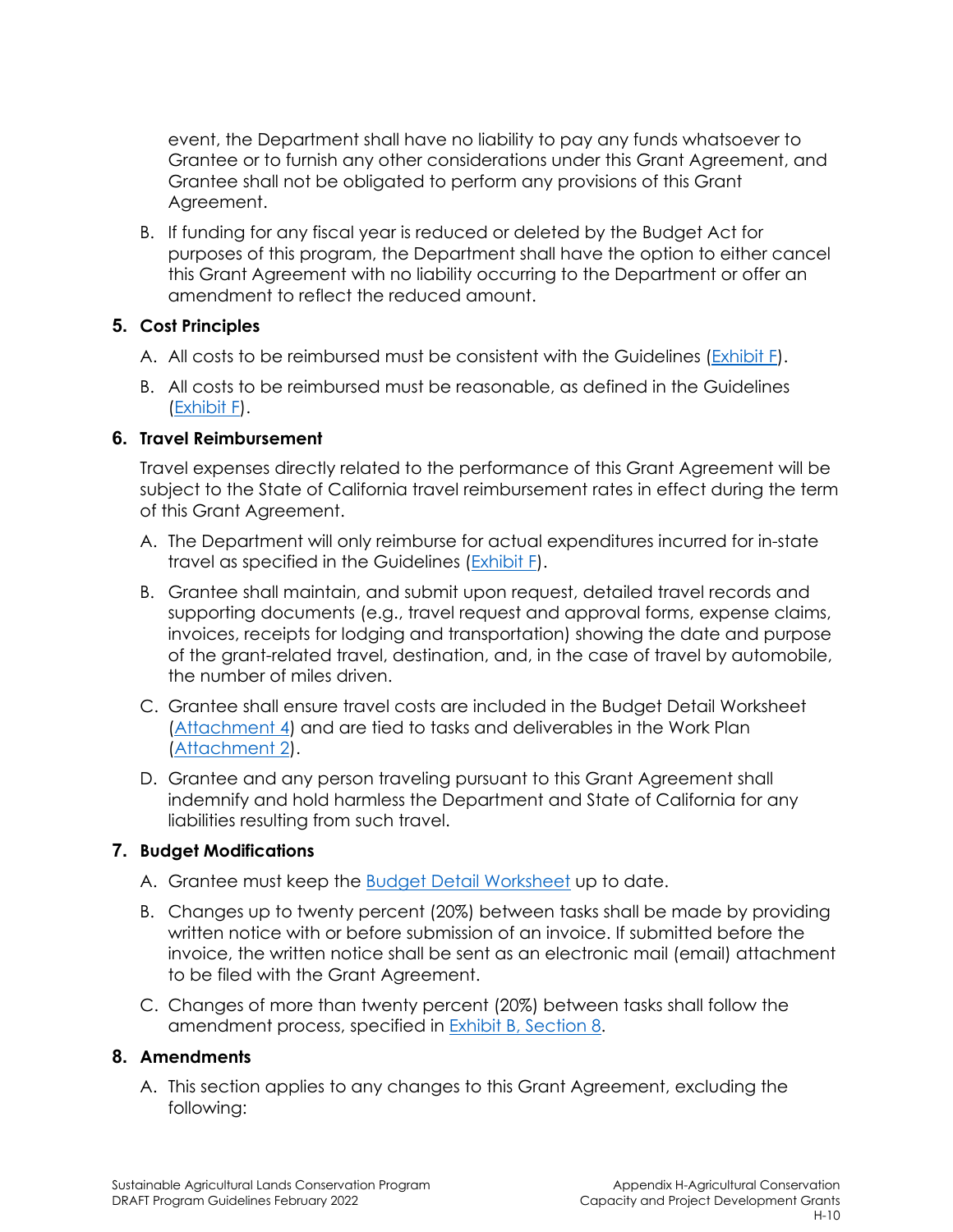- a. Changes to the Authorized Signatory Form (Attachment 1). For changes to the Authorized Signatory Form see Exhibit A, Section 3.
- b. Changes to project representatives, see Exhibit A, Section 4.
- c. Changes to the Budget Detail Worksheet of up to twenty percent (20%) between tasks, see Exhibit B, Section 7.
- B. Except as otherwise specified, Grantee must request and obtain prior written approval before any change (amendment) to this Grant Agreement is valid.
- C. Request for amendments must:
	- i. Be prepared, in writing, on official letterhead and signed by the Authorized Signatory or designee on file with the Department.
	- ii. Be submitted to the Grant Manager at least two (2) months prior to when the amendment is needed.
	- iii. Include the Grant Agreement number, a detailed explanation of the proposed amendment, reason for the amendment, and the effect of not approving the request.
	- iv. Include a copy of the document(s) requested for amendment that shows the requested changes.
- D. The Grant Manager will respond in writing within fifteen (15) working days from receipt of request to approve or deny the request for amendment, including the reason for the decision.
- E. The Grant Manager will process amendments within thirty (30) days of the approval date. The amendment will not be in effect until both parties have signed the Grant Agreement amendment.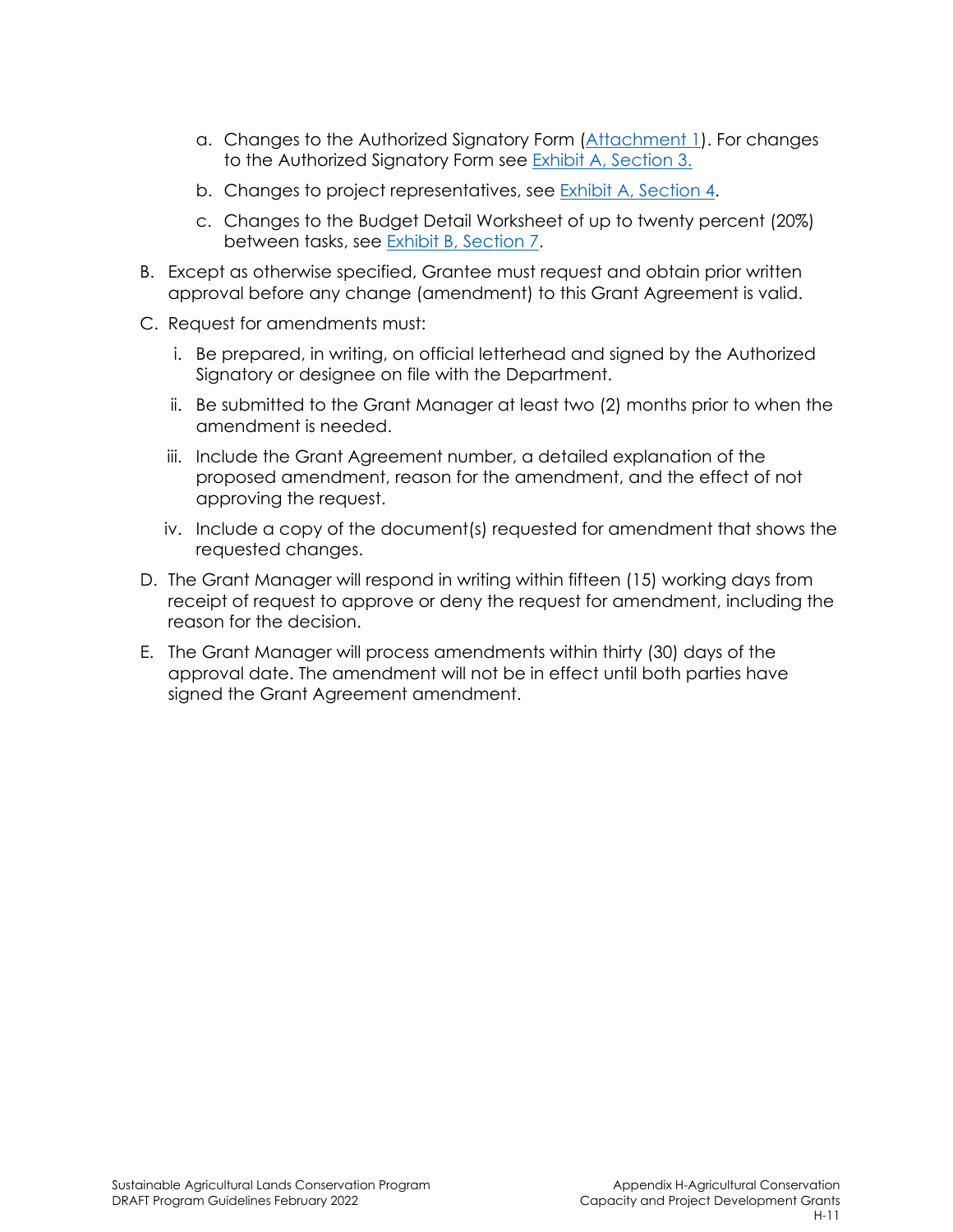# **Attachment 4, Budget Detail Worksheet**

[Budget detail worksheet submitted with the application, subject to any changes based on the award letter, will be inserted in the final grant agreement]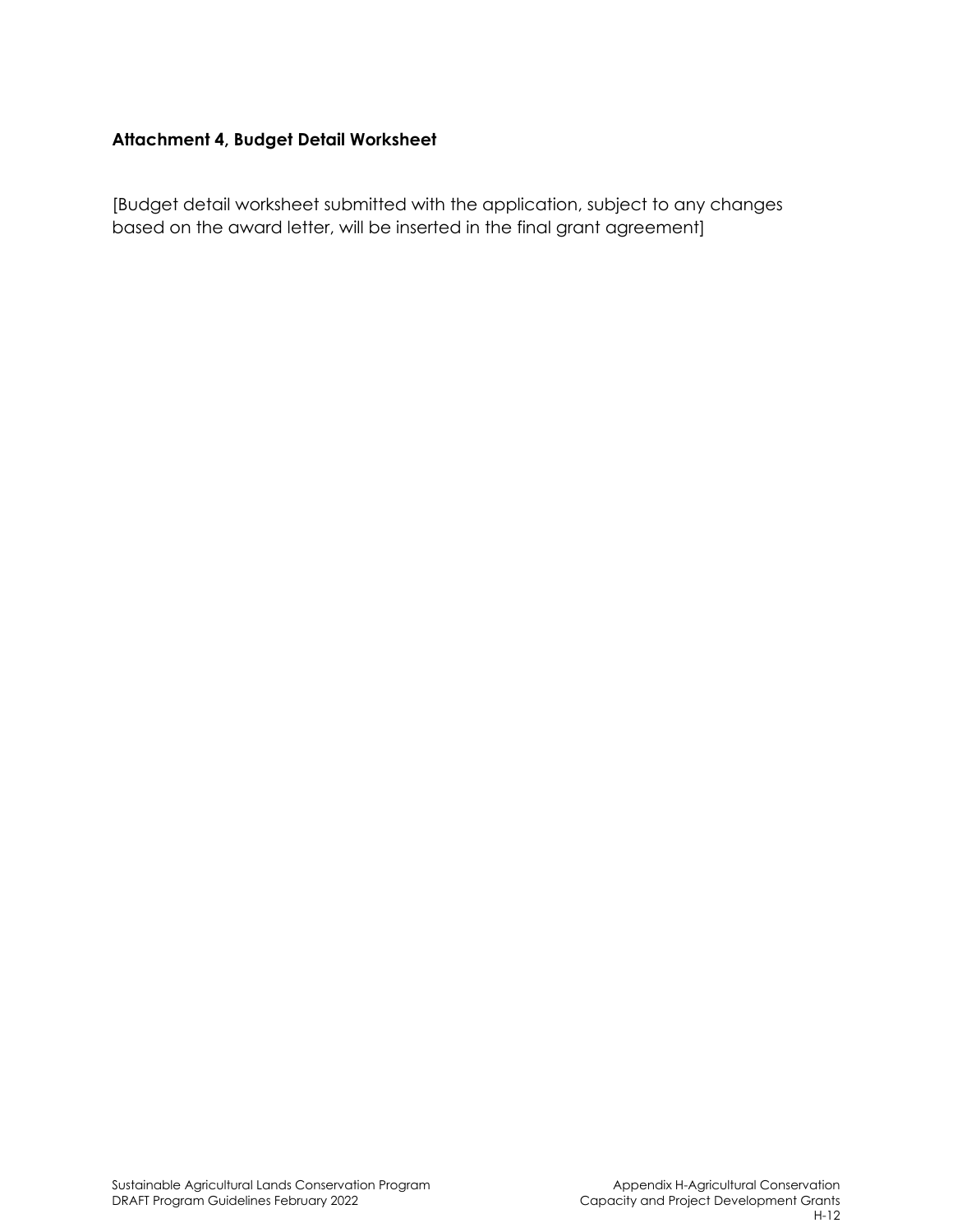# **Attachment 5, Invoice**

Department of Conservation and Date: Date: Date: Division of Land Resource Protection Email required invoice documents to: Grant Manager

|                | Invoice Number:      |            |  |
|----------------|----------------------|------------|--|
| Grantee Name:  | <b>Grant Number:</b> |            |  |
| Project Name:  |                      |            |  |
| Invoice Period | (Start Date)         | (End Date) |  |

| <b>Cost Category</b> | Task #1 | Task #2 | Task #3 | Task #4 | <b>Total</b> |
|----------------------|---------|---------|---------|---------|--------------|
| Staff                |         |         |         |         |              |
| <b>Current Total</b> |         |         |         |         |              |
| Cumulative Total     |         |         |         |         |              |
| Allocated Total      |         |         |         |         |              |

| <b>Cost Category</b>               | <b>Total</b> |
|------------------------------------|--------------|
| Administration (not to exceed 20%) |              |
| Travel                             |              |
| <b>Cumulative Total</b>            |              |
| Allocated Total                    |              |

| <b>Work Plan Task</b><br># | <b>Description of Work Completed</b>                               |  |  |
|----------------------------|--------------------------------------------------------------------|--|--|
|                            | Please refer to specific deliverables in the Budget and Work Plan. |  |  |
|                            |                                                                    |  |  |
|                            |                                                                    |  |  |
|                            |                                                                    |  |  |
|                            |                                                                    |  |  |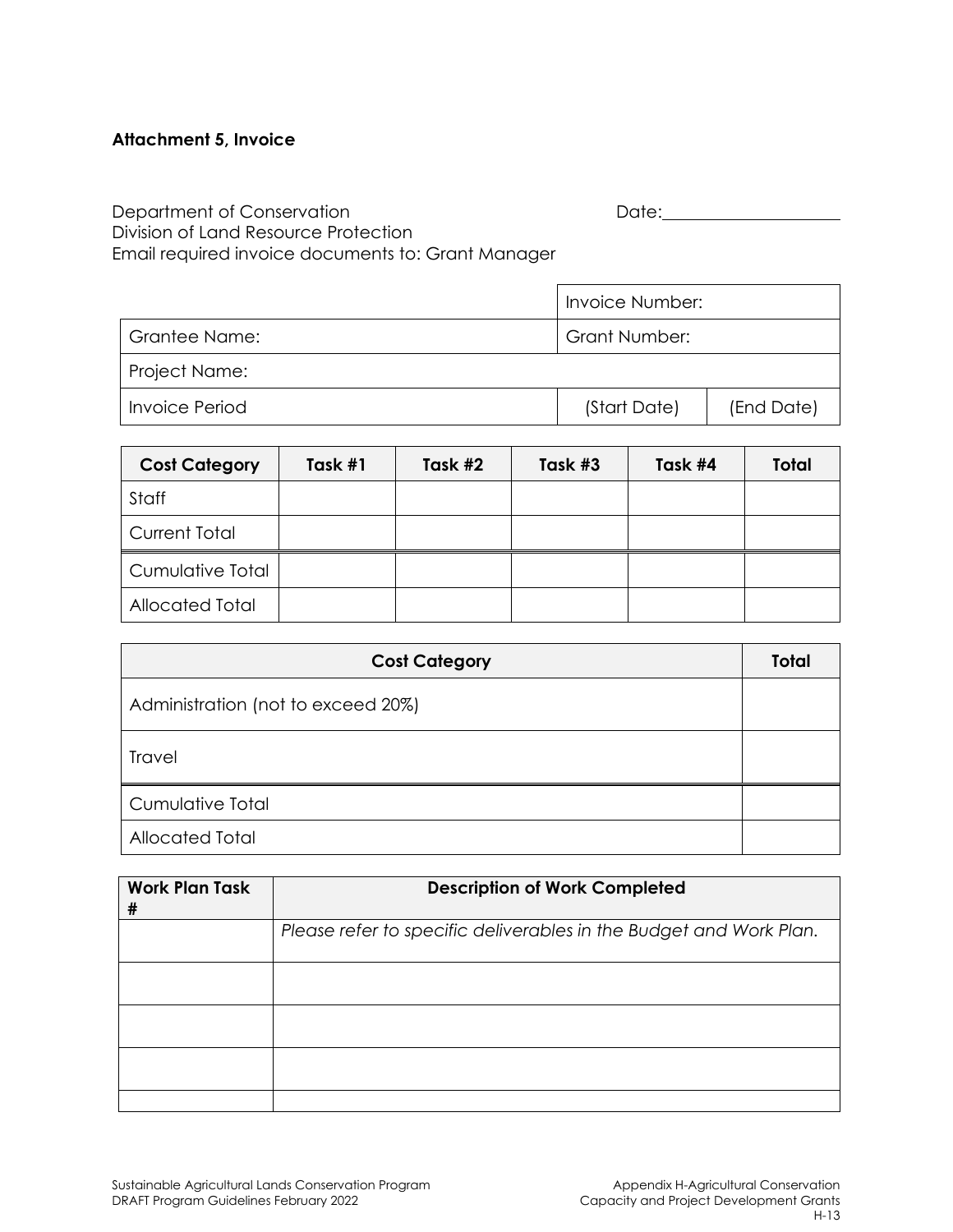| <b>Status Update</b>                                                             |  |                                             |  |
|----------------------------------------------------------------------------------|--|---------------------------------------------|--|
| <b>Work Plan Task #</b><br>On Schedule<br><b>Within Budget</b><br>(Y/N)<br>(Y/N) |  | <b>Corrective Plan or Action, if needed</b> |  |
|                                                                                  |  |                                             |  |
|                                                                                  |  |                                             |  |
|                                                                                  |  |                                             |  |

**CERTIFICATION**: By my signature below, I certify that I have full authority to execute this payment request on behalf of Grantee. I declare under penalty of perjury, under the laws of the State of California, that this invoice for reimbursement, and any accompanying supporting documents, are true and correct to the best of my knowledge, an all disbursements have been made for the purposes and conditions as outlined in the Grant Agreement.

| Print Name: | Print Title: |       |
|-------------|--------------|-------|
| Signature:  |              | Date: |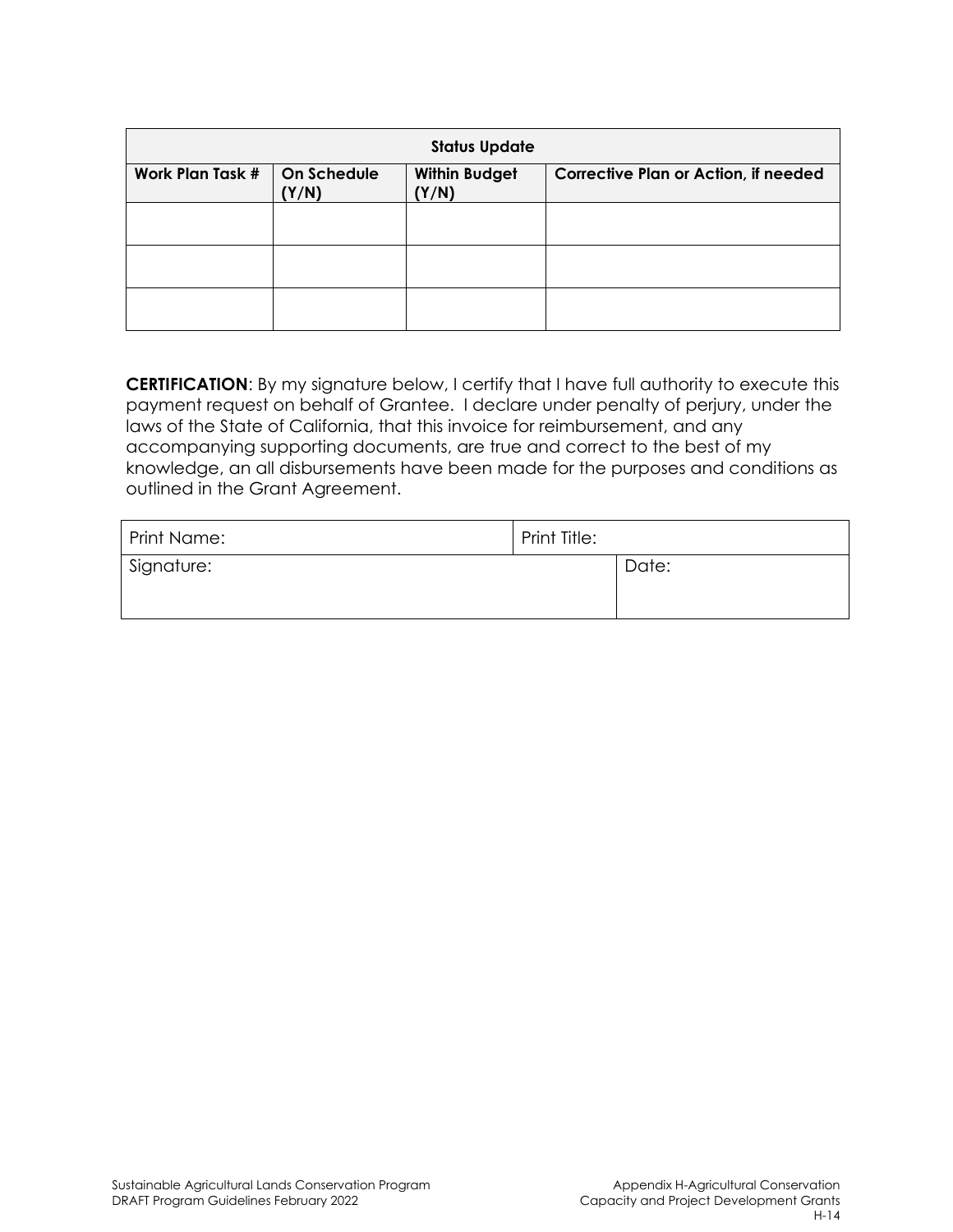# **Attachment 6, Invoice Dispute Notification**

|                                                                     | <b>INVOICE DATE</b>                                                                                      |  |
|---------------------------------------------------------------------|----------------------------------------------------------------------------------------------------------|--|
| <b>GRANTEE</b><br><b>ADDRESS</b>                                    | <b>INVOICE NUMBER</b>                                                                                    |  |
|                                                                     | <b>INVOICE AMOUNT</b>                                                                                    |  |
|                                                                     | s<br>DATE INVOICE RECEIVED                                                                               |  |
|                                                                     | <b>GRANT AGREEMENT NUMBER</b>                                                                            |  |
| The invoice referenced above is disputed for the following reasons: |                                                                                                          |  |
| Request reimbursement for expenses not in the Budget Detail         | Invoiced for indirect cost reimbursement                                                                 |  |
| Invoiced for incidental costs or travel costs outside of CA         | Work performed prior to the Grant start or end date                                                      |  |
| Insufficient evidence of progress made or task completion           | Invoice submitted without using required templates                                                       |  |
| Insufficient supporting document for reimbursement                  | Progress Report or Final Report not included with invoice                                                |  |
| Invoice not submitted by 5:00 p.m. on the required due date         | Request reimbursement through another funding source                                                     |  |
| Other not listed above:                                             |                                                                                                          |  |
| Comments:                                                           |                                                                                                          |  |
| <b>BELOW.</b>                                                       | THIS NOTIFICATION IS A FOLLOW UP TO A PHONE CONVERSATION WITH THE GRANTEE OR DESIGNEE WHOSE NAME APPEARS |  |
| <b>NAME</b>                                                         | DATE OF CONVERSATION                                                                                     |  |
| IF YOU HAVE ANY QUESTIONS REGARDING THIS DISPUTE, CONTACT:          |                                                                                                          |  |
| <b>NAME</b>                                                         | TELEPHONE NUMBER (include Area Code)                                                                     |  |
|                                                                     | STATE OF CALIFORNIA USE ONLY                                                                             |  |

| RETURN A COPY OF THIS NOTIFICATOIN WITH THE<br><b>CORRECTED INVOICE TO:</b> | <b>IDATE DISPUTE RESOLVED</b> | INITIALS |
|-----------------------------------------------------------------------------|-------------------------------|----------|
|                                                                             | <b>RESOLUTION</b>             |          |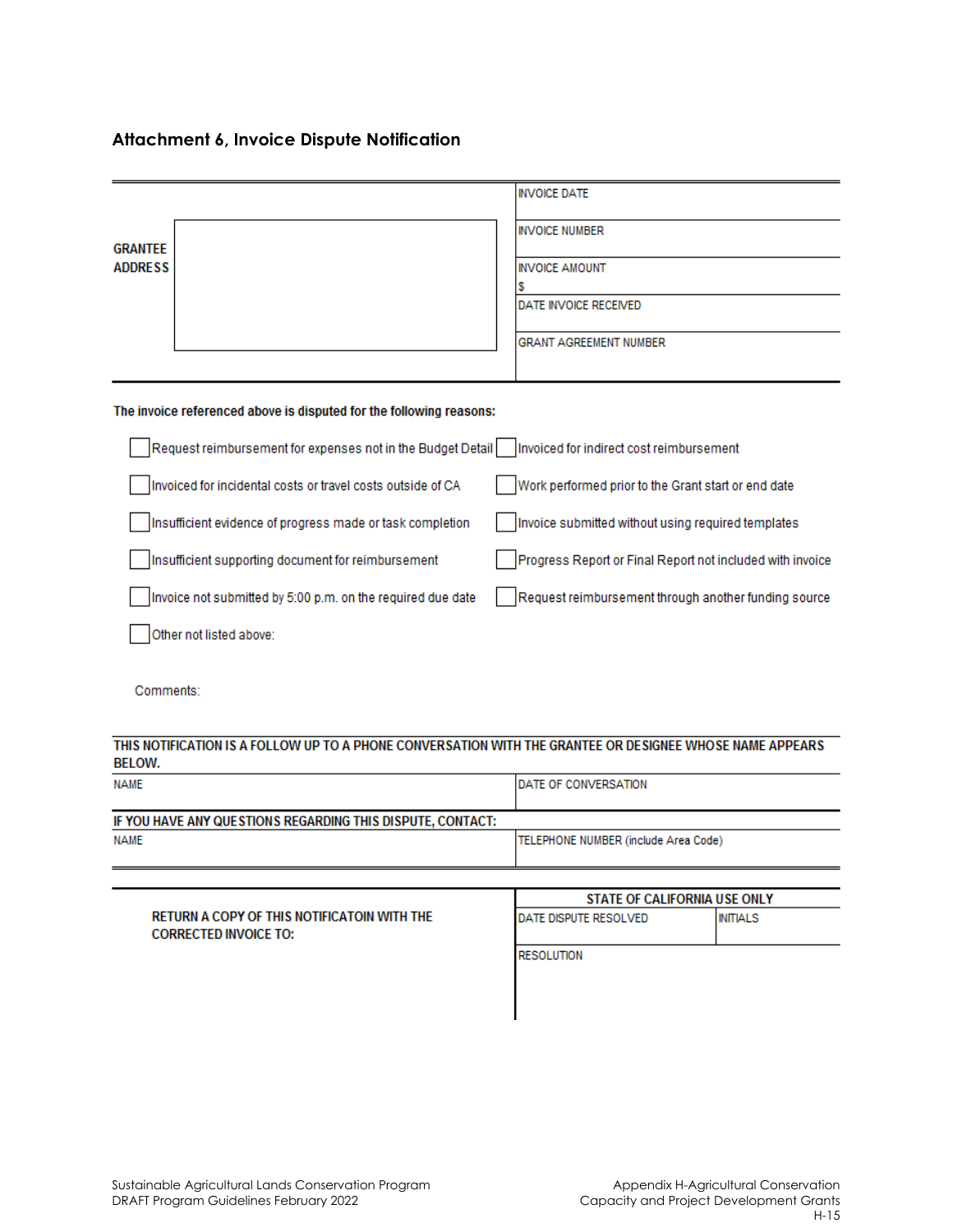### **Exhibit C, General Terms and Conditions**

### **1. Approval**

This Grant Agreement is of no force or effect until signed by both parties. Grantee may not commence performance until such approval has been obtained.

## **2. Amendment**

No change to this Grant Agreement shall be valid unless made in accordance with Exhibit A, Section 3 or 4, or Exhibit B, Section 7. No oral understanding or change not incorporated in this Grant Agreement is binding on any of the parties.

### **3. Assignment**

This Grant Agreement is not assignable by Grantee, either in whole or in part, without the consent of the Department in the form of an amendment.

### **4. Records Retention**

- A. Grantee shall establish an official file containing adequate documentation of all actions taken with respect to the Project, including copies of the Grant Agreement, changes, amendments, letters, email correspondence, financial records, and required reports for a minimum of four (4) years following the final payment of funds or until completion of any action and resolution of all issues which may arise as a result of an audit, whichever is later.
- B. Grantee shall adequately protect all records, physical and electronic, from loss, damage, or destruction during the four (4) year retention period.

### **5. Audit**

- A. Grant funded projects are subject to audit by the State of California during the grant term and for up to four years following the termination of the grant agreement. Grantee agrees that the Department, Department of Finance, Bureau of State Audits, or their designated representative shall have the right to review and to copy any records and supporting documentation pertaining to the performance of this Grant Agreement. The audit may consist of examining and auditing pertinent books, documents, papers, and records including financial transactions and supporting documents, general accounting systems, internal controls, management practices, policies, and procedures pertaining to the performance of this Grant Agreement.
- B. At any time, the Department, Department of Finance, Bureau of State Audits, or their designated representative may request to review Grantee's records to ensure proper grant management. Grantee shall be given advance notice when the grant-funded Project is selected for an audit or review by the Department, Department of Finance, Bureau of State Audits, or their designated representative. Grantee agrees to allow the auditor(s) access to such records during normal business hours, excluding State of California holidays, and to allow interviews of any employees who might reasonably have information related to such records. Further, Grantee agrees to include a similar right of the Department to audit records and interview staff in any subcontract related to performance of this Grant Agreement in accordance with Government Code section 8546.7. Grantee shall comply with the above and be aware of the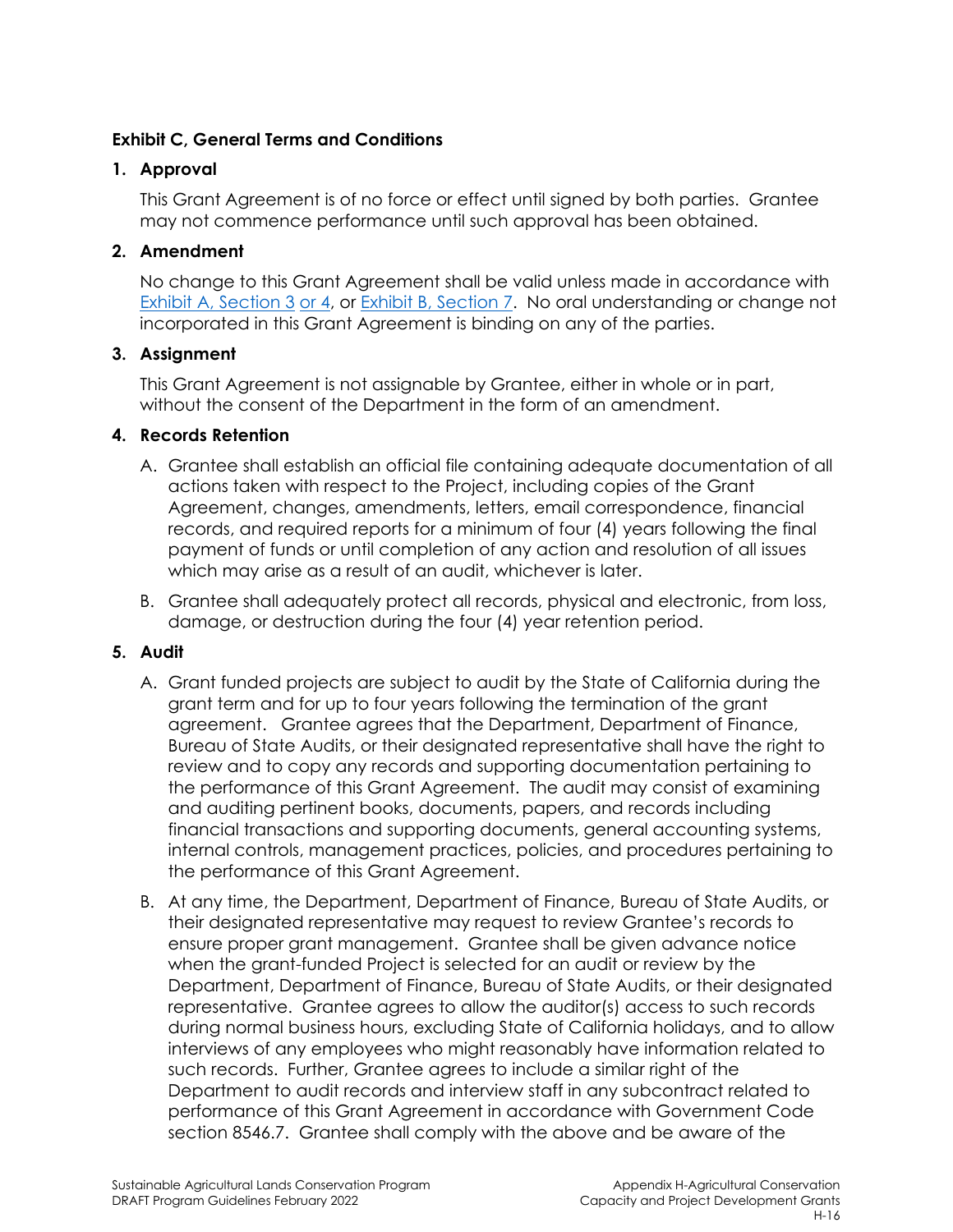penalties for violations of fraud and for obstruction of investigation as set forth in Public Contract Code section 10115.10.

### **6. Indemnification**

Grantee agrees to indemnify, defend, and hold harmless the State of California, its officers, agents, and employees from any and all claims and losses accruing or resulting to any and all Grantees, partners, subcontractors, suppliers, laborers, and any other person, firm, or corporation furnishing or supplying work services, materials, or supplies in connection with the performance of this Grant Agreement, and from any and all claims and losses accruing or resulting to any person, firm, or corporation who may be injured or damaged by Grantee in the performance of this Grant Agreement.

### **7. Disputes**

Grantee shall continue with the responsibilities under this Grant Agreement during any dispute.

### **8. Independent Grantee**

Grantee, and the agents and employees of Grantee, in the performance of this Grant Agreement, shall act in an independent capacity and not as officers, employees, or agents of the Department.

### **9. Non-Discrimination Clause**

During the performance of this Grant Agreement, Grantee and its subcontractors shall not unlawfully discriminate, harass, or allow harassment against any employee or applicant for employment because of race, color, ancestry, national origin, religion, creed, age (over 40), mental disability, physical disability, sex, gender (including pregnancy, childbirth, breastfeeding, or related medical conditions), sexual orientation, gender identity, gender expression, medical condition, genetic information, marital status, and military and veteran status. Grantee and subcontractors shall ensure that the evaluation and treatment of their employees and applicants for employment are free from such discrimination and harassment. Grantee and subcontractors shall comply with the provisions of the Fair Employment and Housing Act (Gov. Code §12990 (a-f) et seq.) and the applicable regulations promulgated thereunder (California Code of Regulations, Title 2, Section 7285 et seq.). The applicable regulations of the Fair Employment and Housing Commission implementing Government Code Section 12990 (a-f), set forth in Chapter 5 of Division 4 of Title 2 of the California Code of Regulations, are incorporated into this Grant Agreement by reference and made a part hereof as if set forth in full. Grantee and its subcontractors shall give written notice of their obligations under this clause to labor organizations with which they have a collective bargaining or other Grant Agreement.

Grantee shall include the nondiscrimination and compliance provisions of this clause in all subcontracts to perform work under this Grant Agreement.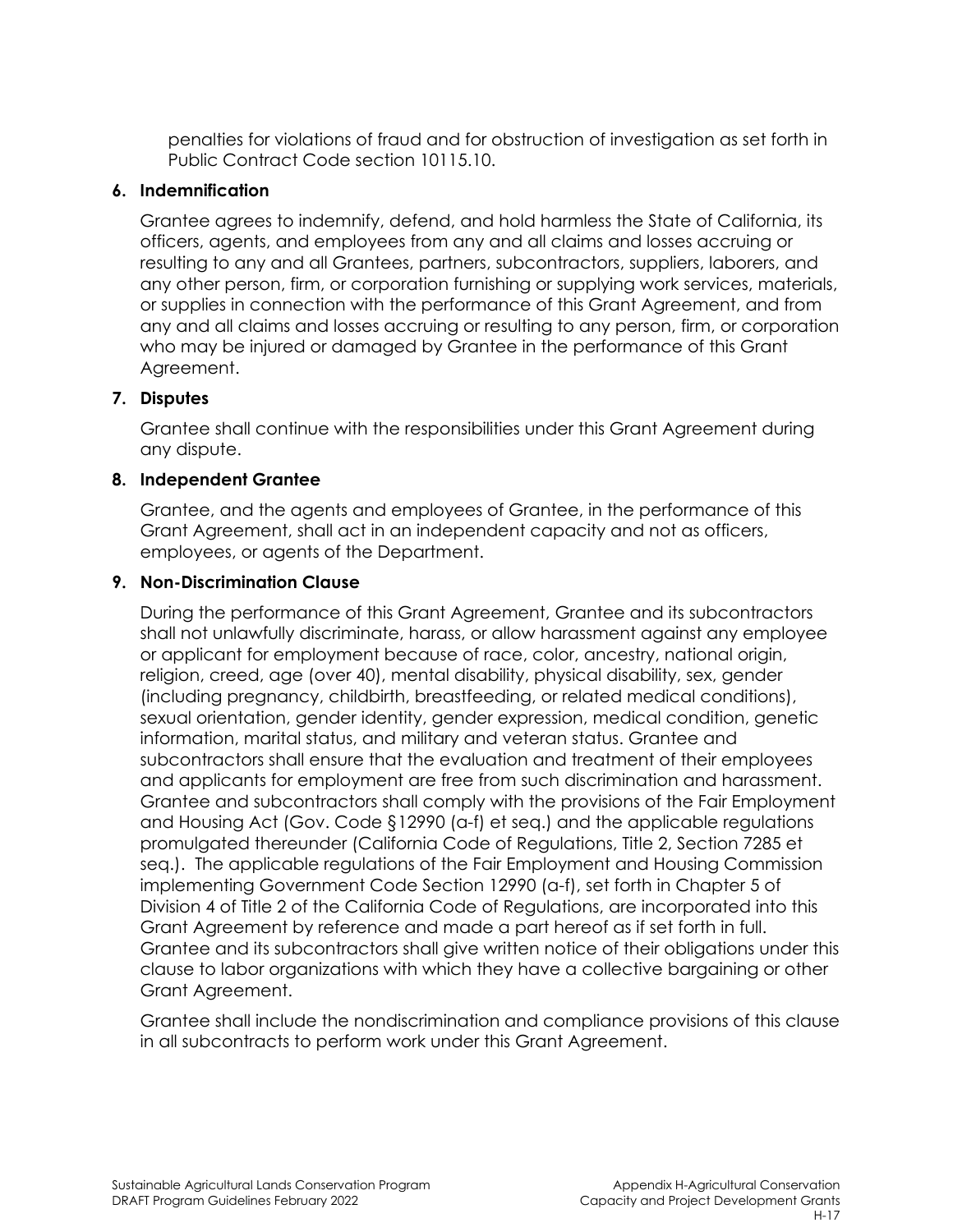#### **10. Timeliness**

Time is of the essence in this Grant Agreement. The Department and Grantee will work collaboratively to ensure this Grant Agreement is administered in a timely fashion.

#### **11. Governing Law**

This Grant Agreement is governed by and shall be interpreted in accordance with the laws of the State of California.

#### **12. Unenforceable Provision**

If any provision of this Grant Agreement is unenforceable or held to be unenforceable, then the parties agree that all other provisions of this Grant Agreement have force and effect and shall not be affected thereby.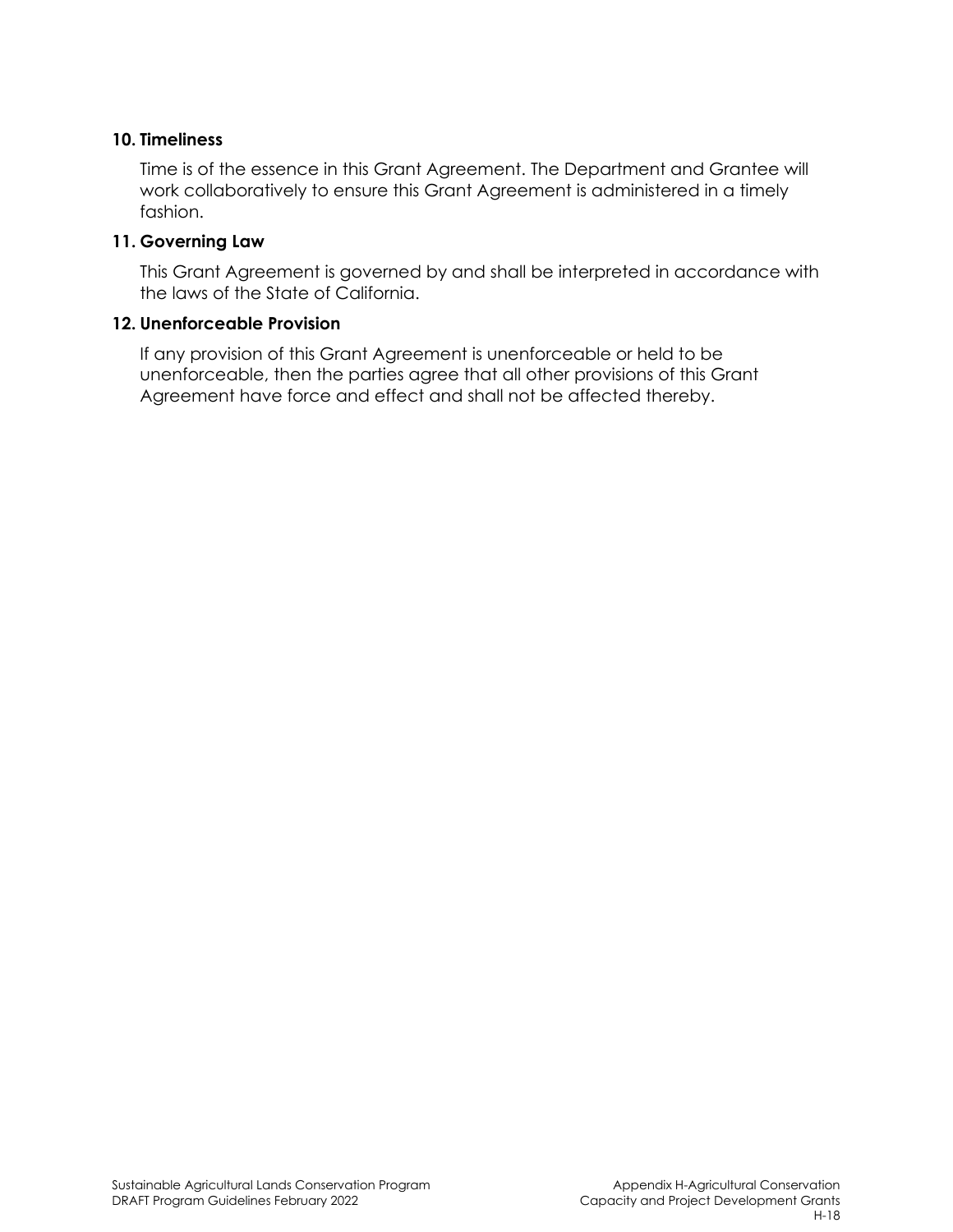### **Exhibit D, Special Terms and Conditions**

### **1. Compliance with Laws and Regulations**

By signing this Grant Agreement, Grantee certifies that it shall comply fully with all applicable federal, state, and local laws, ordinances, regulations, and permits and shall secure any new permits required by authorities having jurisdiction over the Project(s), and maintain all presently required permits. Grantee shall ensure that any applicable requirements of the California Environmental Quality Act are met in order to carry out the terms of this Grant Agreement.

### **2. Subcontractors**

The Department's contractual relationship is with Grantee, and not any of its subcontractors. Grantee is entitled to make use of its own staff and subcontractors, as identified in the Budget Detail Worksheet (Attachment 4), and will comply with its own competitive bidding and sole sourcing requirements for subcontracts that arise out of or in connection with this Grant Agreement. Grantee shall manage, monitor, and accept responsibility for the performance of its own staff and subcontractors, and will conduct Project activities and services consistent with professional standards for the industry and type of work being performed under this Grant Agreement.

Nothing contained in this Grant Agreement or otherwise, shall create any contractual relation between the Department and any subcontractors, and no subcontract shall relieve Grantee of its responsibilities and obligations hereunder. Grantee agrees to be as fully responsible to the Department for the acts and omissions of its subcontractors and of persons either directly or indirectly employed by any of them as it is for the acts and omissions of persons directly employed by Grantee. Grantee's obligation to pay its subcontractors is an independent obligation from the Department's obligation to make payments to Grantee. As a result, the Department shall have no obligation to pay or to enforce the payment of any moneys to any subcontractor.

### **3. No Third-Party Beneficiaries**

This Grant Agreement is not intended for the benefit of any person or entity other than the parties, and no one other than the parties themselves may enforce any of the rights or obligations created by this Grant Agreement.

### **4. Project Monitoring and Oversight**

Project monitoring and oversight is essential to ensure the Project stays within scope and is completed on schedule and within budget in accordance with this Grant Agreement.

### **5. Dispute Resolution**

### A. Invoice Disputes

i. In the event of an invoice dispute, the Grant Manager will notify Grantee by phone and follow up in writing using the Invoice Dispute Notification Template (Attachment 6) within ten (10) working days of receipt of the disputed invoice.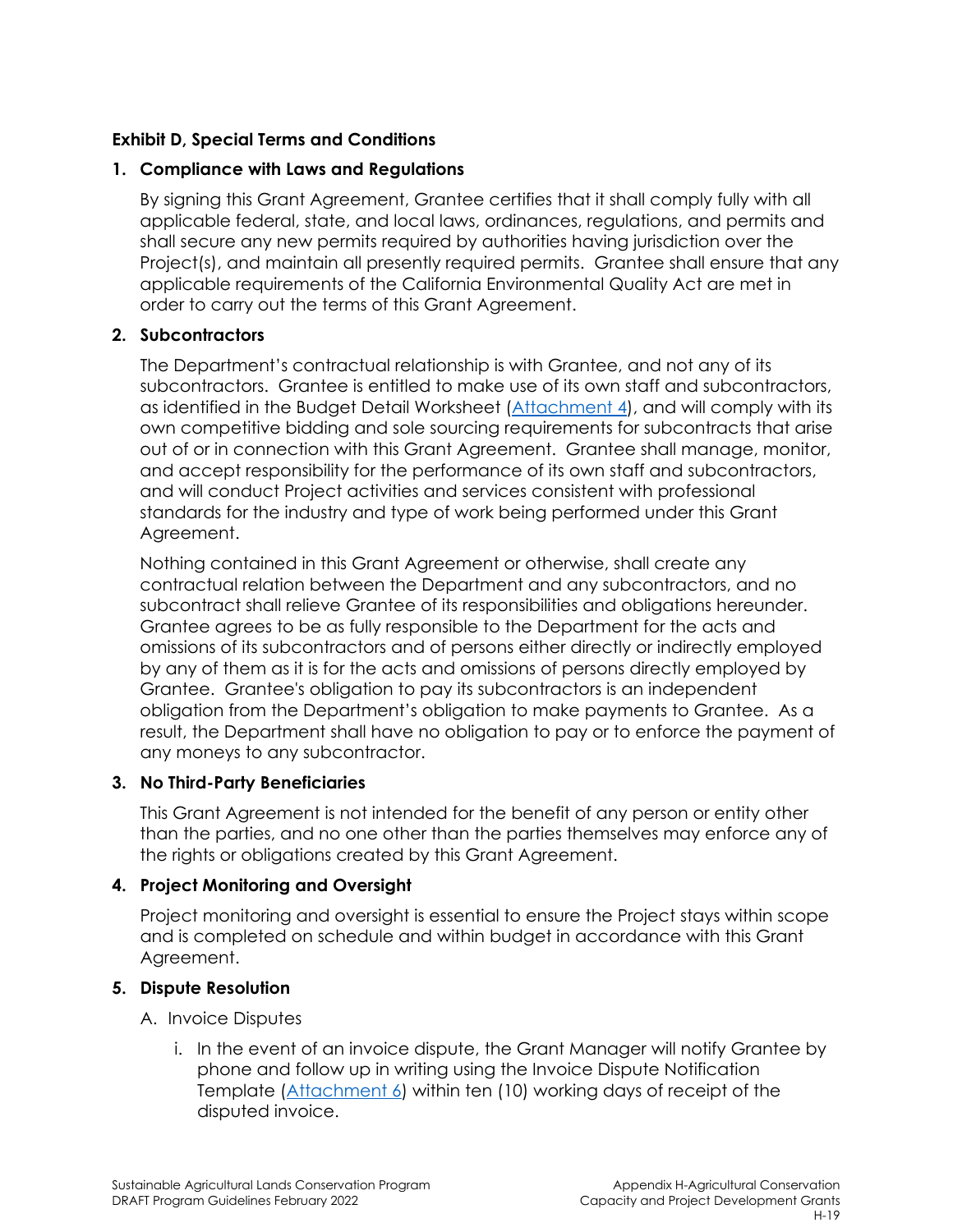- ii. During the dispute, both parties shall deal in good faith to resolve the dispute. Grantee shall continue to meet its responsibilities and obligations under the terms of this Grant Agreement.
- iii. If Grantee contests the decision made by the Grant Manager, Grantee shall submit a written "Notice of Dispute" on official letterhead, according to Subsection C below.
- B. General Disputes
	- i. In the event of a dispute unrelated to the dispute of an invoice, Grantee shall first attempt to resolve the dispute with the Grant Manager.
	- ii. Both parties shall deal in good faith and attempt to resolve the dispute informally.
	- iii. Grantee shall continue to meet its responsibilities and obligations under the terms of this Grant Agreement during a dispute.
	- iv. If Grantee contests the decision made by the Grant Manager, Grantee shall submit a written "Notice of Dispute" on official letterhead, according to Subsection C below.
- C. Contesting a Dispute Decision
	- i. If Grantee contests a decision made by the Grant Manager, Grantee may submit a written "Notice of Dispute" on official letterhead. The "Notice of Dispute" shall include:
		- The Grant Agreement number
		- A complete description of the basis for the dispute
		- Legal authority or pertinent facts, supporting arguments and documentation
		- Action requested for resolution

The "Notice of Dispute" shall be sent to:

Department of Conservation Division of Land Resource Protection Attn: Division Director 715 P Street, MS 1904 Sacramento, CA 95814

- ii. Within 30 days after receipt of the "Notice of Dispute," the Division Director shall review the dispute and submit a written decision to Grantee, which shall include:
	- The decision made
	- An explanation for the decision
	- Whether the decision shall be conclusive and binding or can be appealed and the steps to take to appeal the decision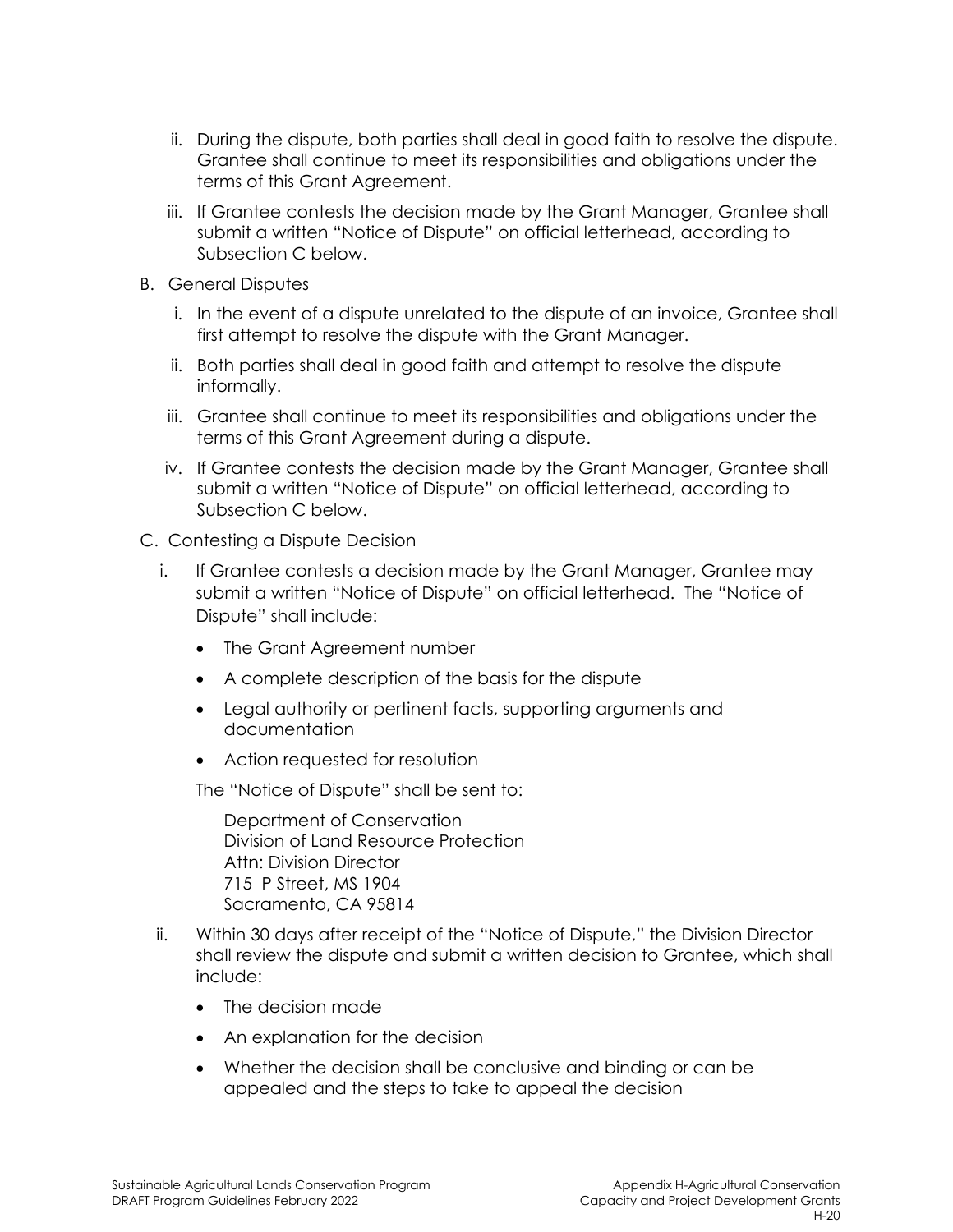### **6. Termination**

- A. Completion of Project. This Grant Agreement shall terminate upon completion of the project and payment of the last invoice.
- B. Early Termination. Either Party may terminate this Grant Agreement upon thirty (30) days advance written notice by certified mail to the other Party. The notice shall specify the reason for early termination and may permit Grantee or Department to rectify any deficiency(ies) prior to the early termination date.

# **7. Waiver of Rights**

- A. Grantee waives any and all rights to any type of express or implied indemnity or right of contribution from the Department, its officers, agents, or employees for any liability arising from, growing out of, or in any way connected with this Grant Agreement.
- B. Grantee waives all claims and recourses against the Department, including the right to contribution for loss or damage to persons or property arising from, growing out of, or in any way connected with or incident to this Grant Agreement, except claims arising from the gross negligence of the Department, its officers, agents, and employees.
- C. None of the provisions of this Grant Agreement shall be deemed waived unless expressly waived in writing.

### **8. Insurance Requirements**

- A. Grantee that is a governmental organization may provide evidence of selfinsurance to satisfy this requirement.
- B. If Grantee is not a governmental organization or is unable to provide evidence of self-insurance, then it shall obtain and keep in force for the term of this Agreement the following insurance policies that cover any acts or omissions of Grantee, its subcontractors, or its employees engaged in the provision of service specified in this Agreement:
	- i. Workers' Compensation Insurance in an amount of not less than \$1,000,000 in accordance with the statutory requirement of the State of California (California Labor Code § 3700 et seq.).
	- ii. Commercial general liability insurance in an amount of not less than \$1,000,000 per occurrence for bodily injury and property damage combined.
	- iii. Motor vehicle liability insurance in an amount not less than \$1,000,000 per accident for bodily injury and property damage combined. Such insurance shall cover liability arising out of any motor vehicle including owned or hired, and non-owned motor vehicles.
- C. The State of California, its officers, agents, and employees are included as additional insured, but only with respect to work performed for the State of California under this Grant Agreement. The additional insured endorsement must accompany the certificate of insurance.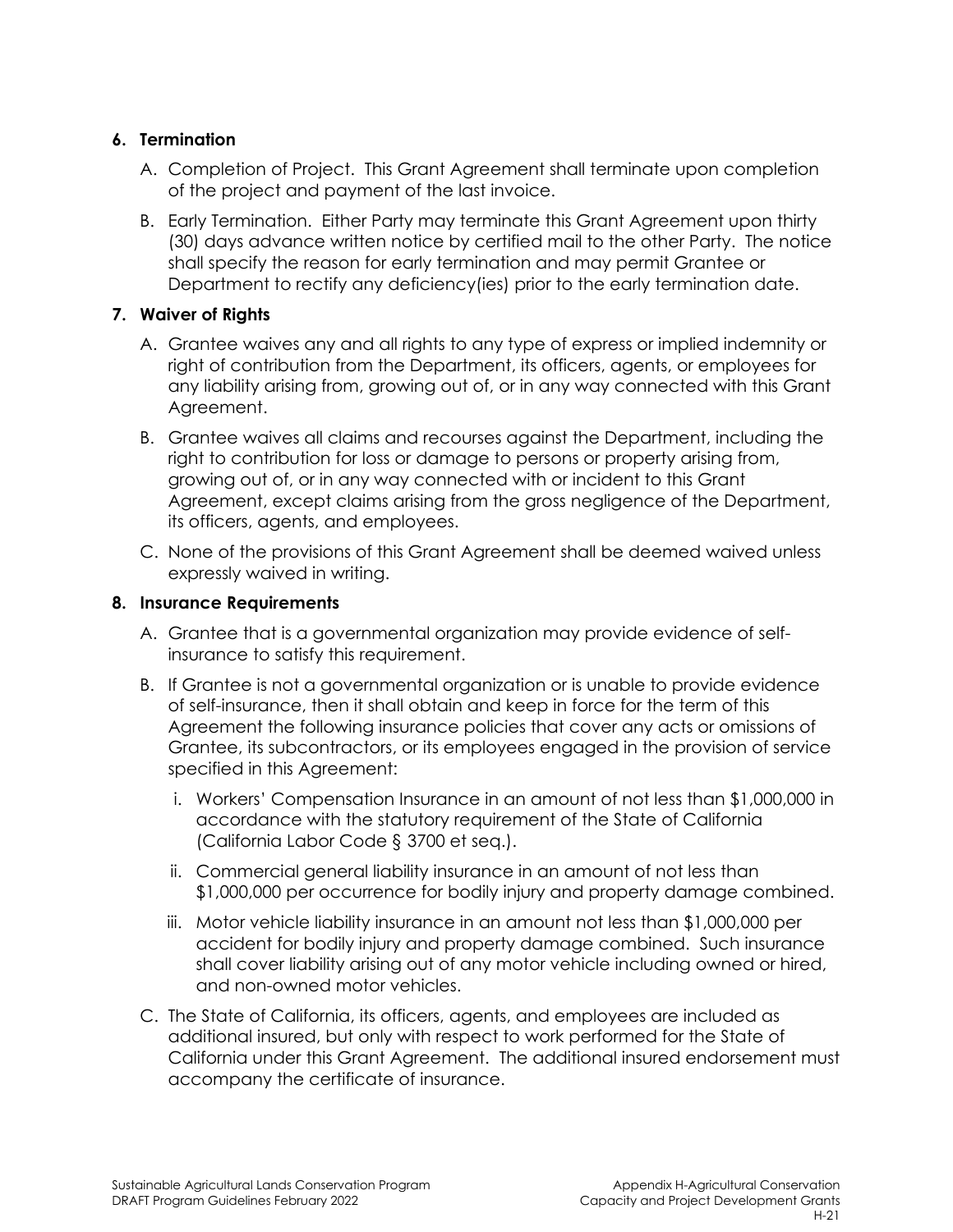- D. Grantee shall submit proof of insurance documents referencing this Grant Agreement number to the Department electronically within thirty (30) days of signing this Grant Agreement.
- E. Grantee shall notify Department in writing within five (5) working days of any cancellation, non-renewal, or material change that affects required insurance coverage.
- F. Grantee shall submit proof of new or updated policy based on insurance requirements within thirty (30) days of policy cancellation or substantial policy change. Failure to provide proof of insurance may result in termination of this Grant Agreement.

### **9. Stop Work**

If it is determined, at the sole discretion of the Department, that Grantee is not meeting the terms and conditions of this Grant Agreement, immediately upon receiving a written notice through certified mail from the Department to stop work, Grantee shall cease all work under this Grant Agreement. The Department has the sole discretion to determine that Grantee meets the terms and conditions after a stop work order, and to send through certified mail a written notice to Grantee to resume work under this Grant Agreement.

#### **10. Publicity**

Grantee agrees that it will acknowledge the Department's support whenever activities or projects funded, in whole or in part, by this Grant Agreement are publicized in any news media, brochures, articles, seminars, websites, or other type of promotional material.

Grantee shall also include in any publication resulting from work performed under this grant an acknowledgment substantially as follows:

"The work upon which this publication is based was funded in whole or in part through a grant awarded by the California Department of Conservation."

Media: Grantee is required to identify a point of contact for all press inquiries and communications needs related to the Project and provide the name, phone number, and email address of this individual to the Department. All press releases must be approved by the Department prior to distribution, and the Department must be alerted and invited to participate in all press conferences related to the grant.

Social Media: Grantee is encouraged to use social media to inform and share with the public activities under this Grant Agreement. Furthermore, the Department should be tagged on all posts related to activities under this Grant Agreement.

#### **11. Drug-Free Workplace Certification**

In signing this Grant Agreement, Grantee certifies that it will comply with the requirements of the Drug-Free Workplace Act of 1990 and will provide a drug-free workplace by taking the following actions: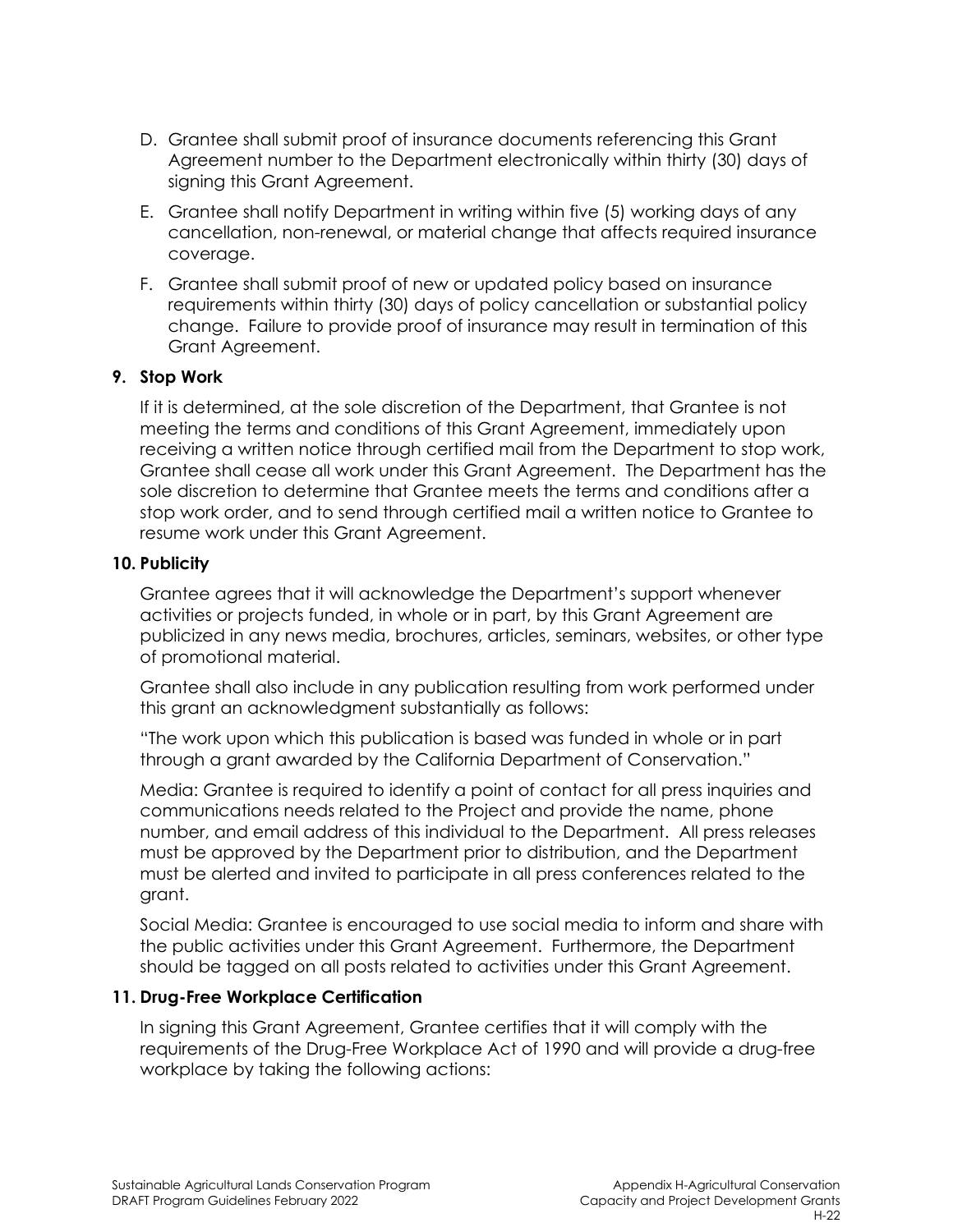- A. Publish a statement notifying employees that unlawful manufacture, distribution, dispensation, possession, or use of a controlled substance is prohibited and specifying actions to be taken against employees for violations.
- B. Establish a Drug-Free Awareness Program to inform employees about:
	- i. The dangers of drug abuse in the workplace.
	- ii. The person's or organization's policy of maintaining a drug-free workplace.
	- iii. Any available counseling, rehabilitation, and employee assistance programs.
	- iv. Penalties that may be imposed upon employees for drug abuse violations.
- C. Every employee who works on this Grant Agreement will:
	- i. Receive a copy of the company's drug-free workplace policy statement.
	- ii. Agree to abide by the terms of the company's statement as a condition of employment on this Grant Agreement.

Failure to comply with these requirements may result in suspension of payments under this Grant Agreement or termination of this Grant Agreement or both, and Grantee may be ineligible for award of any future State of California agreements if the Department determines that any of the following has occurred: Grantee has made false certification, or violated the certification by failing to carry out the requirements as noted above (Gov. Code §8350 et seq.).

#### **12. Americans with Disabilities Act**

Grantee assures the Department that it complies with the Americans with Disabilities Act (ADA) of 1990, which prohibits discrimination on the basis of disability, as well as all applicable regulations and guidelines issued pursuant to the ADA (42 U.S.C. 12101 et seq.).

### **13. Air/Water Pollution Violation Certification**

Under State of California laws, Grantee shall not be: (1) in violation of any order or resolution not subject to review promulgated by the California Air Resources Board or an air pollution control district; (2) subject to cease and desist order not subject to review issued pursuant to Section 13301 of the Water Code for violation of waste discharge requirements or discharge prohibitions; or (3) finally determined to be in violation of provisions of federal law relating to air or water pollution.

### **14. Payee Data Record Form - STD 204**

This form must be completed by all Grantees that are not another state agency or other governmental entity.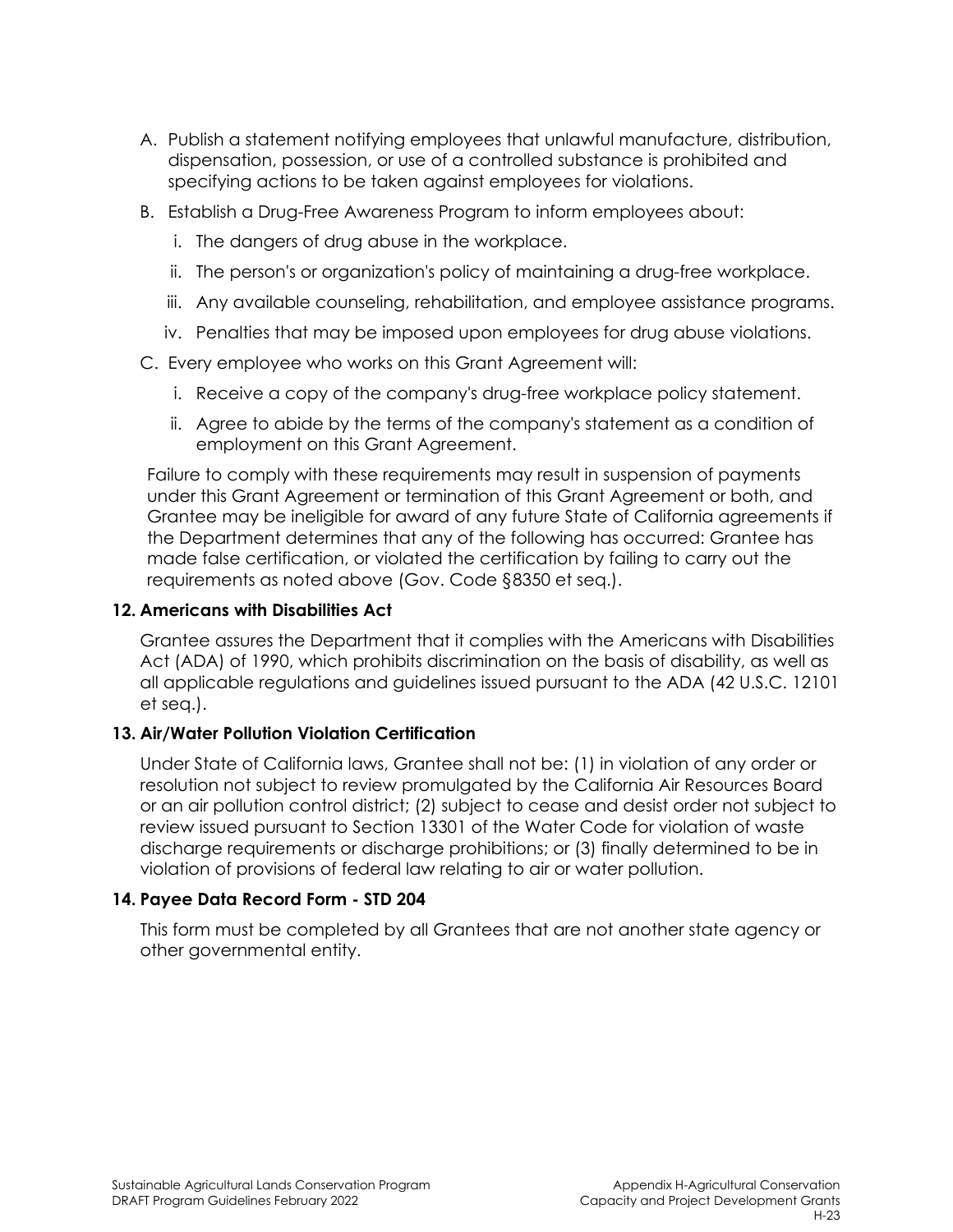# **Exhibit E, Award Letter**

[Insert award letter here. ]